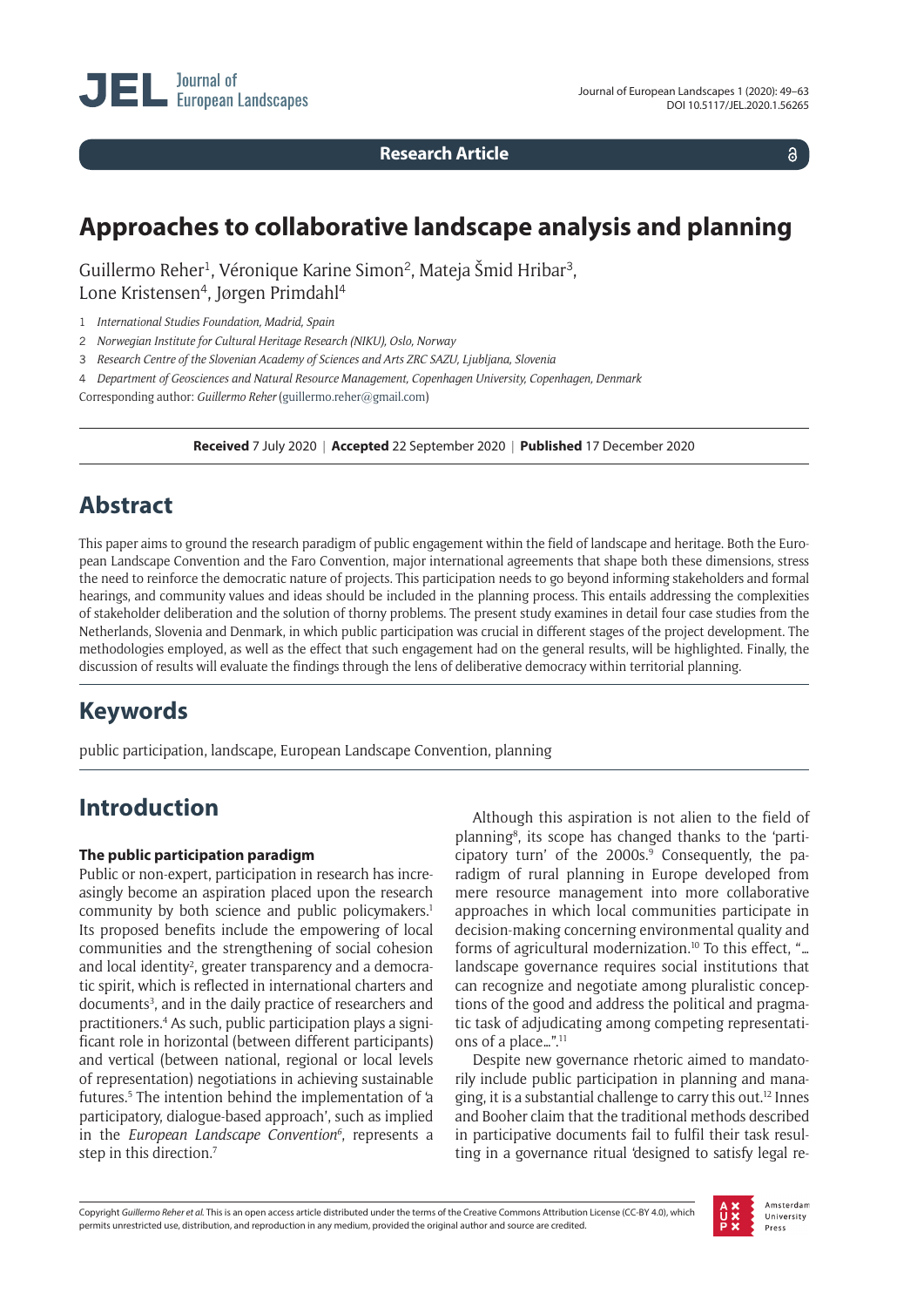quirements'.13 An ample literature on that matter shows that these methods seldom fulfil ideal requirements.<sup>14</sup>

One of the outcomes of these changes regarding participation has been the recent development of Integrated Landscape Management –ILM–, which has public participation as a cornerstone. In analysing ILM, Mann has identified clear positive outputs of community engagement in planning but also a glaring lack of effective tools to carry it out.<sup>15</sup> In this paper we first discuss general background to these challenges, and next outline and discuss practical planning examples where tools and methods for collaboration and integrated management have been applied.

#### **Deliberative theory in planning**

The collaborative planning concept, which originated in the mid  $1980's^{16}$ , developed as a reaction to the dominating, centralised and top-down rational planning model.17 According to Campbell & Marshall "collaborative planning resonates with other concepts which have gained currency, both in the literature and in the practical world of local government, in the late 1990s including communitarianism, citizenship, and participatory democracy".18 In this approach, planning is seen as an interactive governance process concerned with the quality of places and territories while acknowledging daily life experiences of the people affected.19 These principles are embedded in the deliberative approach to public engagement in planning discussed in this article.

Innes & Booher have identified four models of planning, from the most traditional to the most innovative, where the role and participation of the public in planning increases concomitantly.20 According to them, the two dominant forms are: a) a technical bureaucratic and political one which embodies 'ritualistic versions of public involvement' (they are still dominating the market); and b) the social and collaborative one, which attach importance to involvement, interdependence of interests, and diversity of the public. The latter, however, have shortcomings which have been highlighted before. A collaborative model of planning, which belongs to a more deliberative approach to participation, is the most advanced alternative involving interests and citizens. Collaborative governance and interactive policymaking, which aim to provide methods akin, yet alternatives to deliberation, exist, but have been side-lined in this paper for analytical purposes. Nonetheless, many of the references and ideas used have ample echoes as well outside deliberation.

John Dryzek is one of the main theorists behind the principle of deliberative democracy, a theory which roots the legitimacy of democracy on free and open debate – deliberation–, when that debate can affect the outcome of political decisions.21 His political theory, which claims to challenge a liberal view of democracy based on interest aggregation –Social Choice Theory–, is explained in two subsequent publications<sup>22</sup> and the theoretical structures of Jürgen Habermas and John Rawls.

A deliberative system is composed by the following elements<sup>23</sup>:

- **• Public space**: a free space for open discussion, which can range from social media to public squares.
- **Empowered space**: a space for discussion promoted or recognized by institutions.
- **• Transmission**: a mechanism where public space can influence empowered space.
- **• Accountability**: a mechanism of control of empowered space by public space.
- **• Decisiveness**: the previous four elements contribute to political decision.

More recently, Dryzek has published a review of the theory and application of deliberative governance.<sup>24</sup> Within it, he has addressed the capacity that 'minipublics' have for managing specific contexts that in a way resemble the stakeholders of a cultural landscape. In his analysis he has used three case studies based on the way in which deliberation was conceived and included in the system, reaching conclusions regarding how effective that deliberation was.<sup>25</sup>

One strand of deliberative theory has focused on the potential for approaching 'wicked problems', i.e. ill-defined problems depending on elusive political judgement for resolution.26 Conditions for addressing such problems effectively include: diversity of participants, focus on common problems, openness without uninformed or pre-established positions, combinations of expert and community knowledge, maintaining all ideas on the table. Recently, it has been argued that these wicked problems can only be solved if they are approached with flexibility, deliberation and in a transdisciplinary fashion<sup>27</sup>, characteristics which are shared by the case studies presented here. Kühn has proposed using a new type of strategic planning to solve these wicked problems using collaborative approaches.28 An example of this approach can be seen in a case study of the North-Western Danish coast, demonstrating that a collaborative approach to strategic planning can help solve a wicked problem.29

The deliberative approach has been used in many instances to negotiate problems.<sup>30</sup> The process basically leads to a shared understanding of a problem and agreements of all participants on what needs to be done and what actions can be taken to improve the collective welfare.31 They promote a deeper involvement of the public and place emphasis on autonomy, popular sovereignty, equality and democracy.32 There are several possible approaches available for deliberative models of democracy. Some of these show a close link with Jürgen Habermas´ social theory<sup>33</sup>, and focus on communicative action and dialogue, which means an approach oriented to 'reaching understanding', or rather 'reaching consensus', through public dialogue.34 Others borrow from Anthony Giddens' structuration theory.<sup>35</sup> Overall, tension is avoided, and instead, ideas, information, and experiences are shared to create new strategies and synergies. The methods that follow are growing in popularity as they come closer to a successful participation process.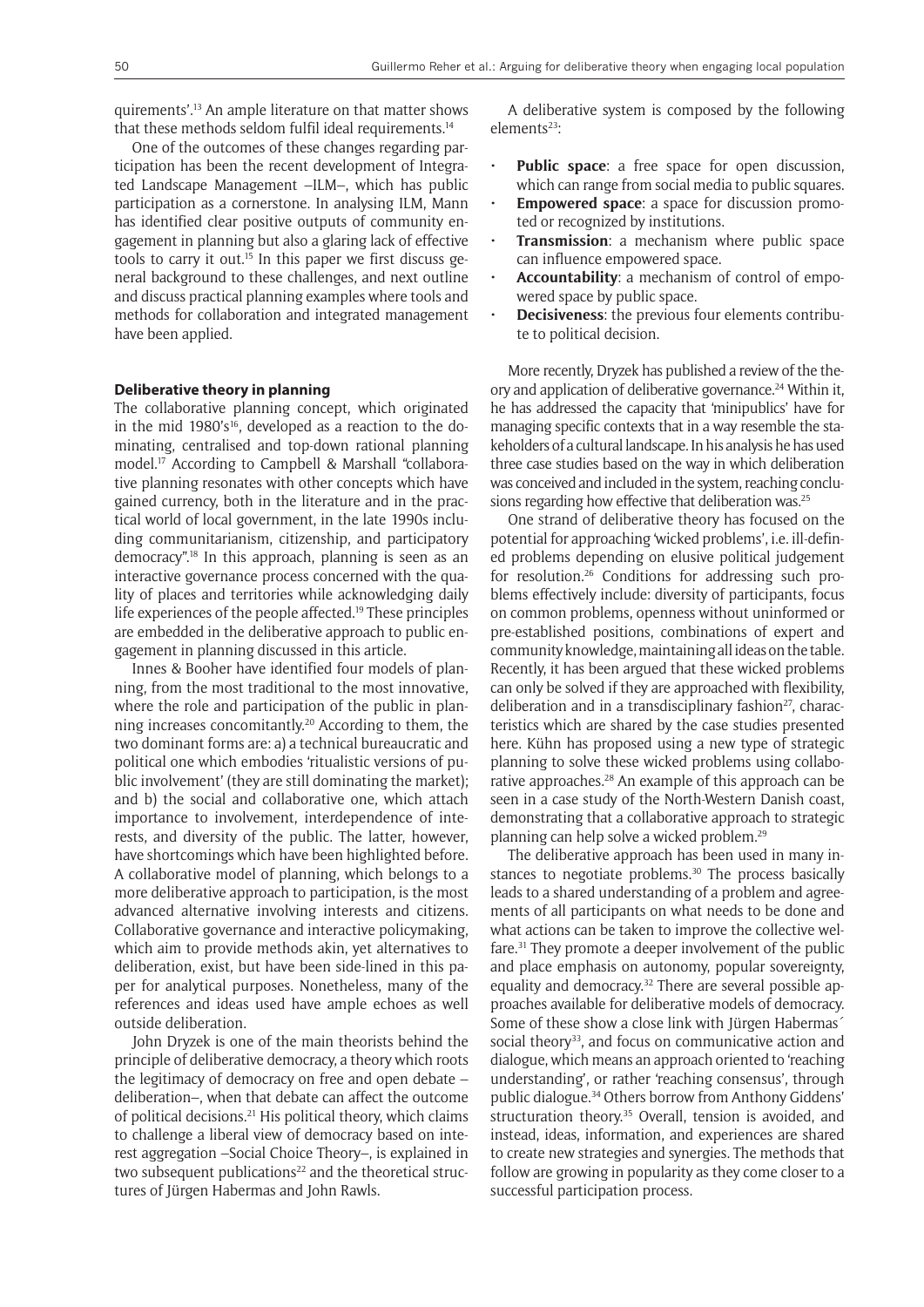However, as Innes and Booher indicate, the deliberative model still remains "the least privileged, the least recognized, and the least understood of the models".36 The dialogues taking place in the public sphere most often fell outside mainstream governmental frameworks and outside the formal laws and regulations regarding participation. They are typically seen as provisional and unofficial. One reason for that is that actions taken within deliberative citizen participation must be agreed upon or carried out by certified experts. Otherwise they may be difficult to implement, overlooked by the public authorities, fragmented or even outdated. Their benefits are often disregarded and their virtues are still met with scepticism by the more traditional political institutions.37

This tradition in landscape planning however appears to fall short from the running paradigms of deliberative democracy theory.38 There is an attempt to improve this, particularly through the Ecosystem services concept which provides a space for a dialogue among different stakeholders.<sup>39</sup> It has been proposed as a platform that allows for the solution of wicked problems –see below– and a framework for further integration of science in policy and public governance.40 In this concept, a new analytic-deliberative approach is used when carrying out Environmental Impact Assessments (EIA). These include feedback using 'multi-criteria decision analysis' –MCDA– which have proven to be more precise than non-deliberative criteria in evaluating benefits, including economic efficiency, while also including cultural values.<sup>41</sup>

The aim of this paper is to contribute to existing scholarship on public participation in rural landscape planning by providing case studies that involved varied but comparable methodologies. This will be done by contending to Opdam's observation that there is much to be said for applying a deliberative approach to landscape planning. This requires involvement of the community in order to exchange and share knowledge and values, as an alternative and supplement to top-down analysis and solutions. This article builds upon the literature of previous studies that have evaluated participation processes in planning and management. It provides an analytical framework described in the methodology section for assessing some of the tools and methods that can be used, helping to overcome the challenge described above.

### **From rhetoric to practice**

Based on a literature review, Paul Opdam noted that "it is obvious that the scientific state of the art is not ready to deliver adequate tools to support community-based landscape planning".42 Opdam's contention is applicable mainly to rural landscapes, such as the case studies we have presented here. In European urban landscapes, there is a longer tradition for linking knowledge to participatory action.43 Concerning rural landscapes increased attention has recently been given to landscape governance including broad involvement of citizens and other key stakeholders.<sup>44</sup> Nared et al. analysed legal frameworks

of participatory rural planning in Alpine countries and highlighted that the role of stakeholder participation in spatial planning has increased.45 However, in the general planning practice participation processes appears to be weak due to an overall lack of theoretical and technical knowledge according to Nared et al.<sup>46</sup> They claimed that it is mainly done on a pro-forma level, seeking to check the appropriate boxes for the sake of social perception, not an actual desire to achieve significant results. In other words, a gap appears between participation rhetoric and practice.47

#### **Towards a scholarship of participation**

The public participation paradigm responds to a general challenge of traditional forms of expert roles in society, such as the so-called dissemination model –also known as "deficit model"– in which the boundaries between experts and the public are blurred but not eliminated.<sup>48</sup> On the other hand, many have called for a true multi-vocal knowledge, where everyone is a specialist, and only some are certified, in order to undo narratives imposed from above, and de-colonize discourse.49 How exactly the argumentative nature of science can be interlaced with public concerns has recently been argued by stressing the importance of incorporating this argumentation into public deliberation.50 It has been challenged, however, whether comprehensive public participation actually enhances the impact of research on society, or should experts focus more on Participative Action Research principles, which see the participation as a tool towards improving people's lives, not as an end in itself.<sup>51</sup>

This debate, hence, has much to do with how knowledge is conceived in our society. A common response to this is to increase the amount of knowledge transmission, and facilitate the positive effects that science has on society: knowledge transfer. In planning this usually involves a closer relation between research and the planning process and governance.52 Nassauer and Opdam have suggested that design represents a way to link research and practice.53 By most definitions, landscape is the medium that enables a synthesis in which design and creativity play a key role in incorporating processes and values into management and planning.54 Indeed, the incorporation of landscape ecology principles and practices into design is, though still fraught with problems, a valuable goal to be pursued.<sup>55</sup> Fortunately, the more extensive use of various tools can facilitate the incorporation into datasets of the various levels, priorities, processes and visions that are involved in landscape management.<sup>56</sup>

Dryzek himself has addressed the potential of applying deliberative theory to environmental sciences.<sup>57</sup> Already in 2005, during the participatory turn, a comparative study from various Canadian provinces highlighted the diversity of participatory approaches and how effectively they used public opinion.58 In it some examples did not include participation at all, so their conclusions bridge nicely how the public was used and perceived in processes before and after the turn.<sup>59</sup> The various me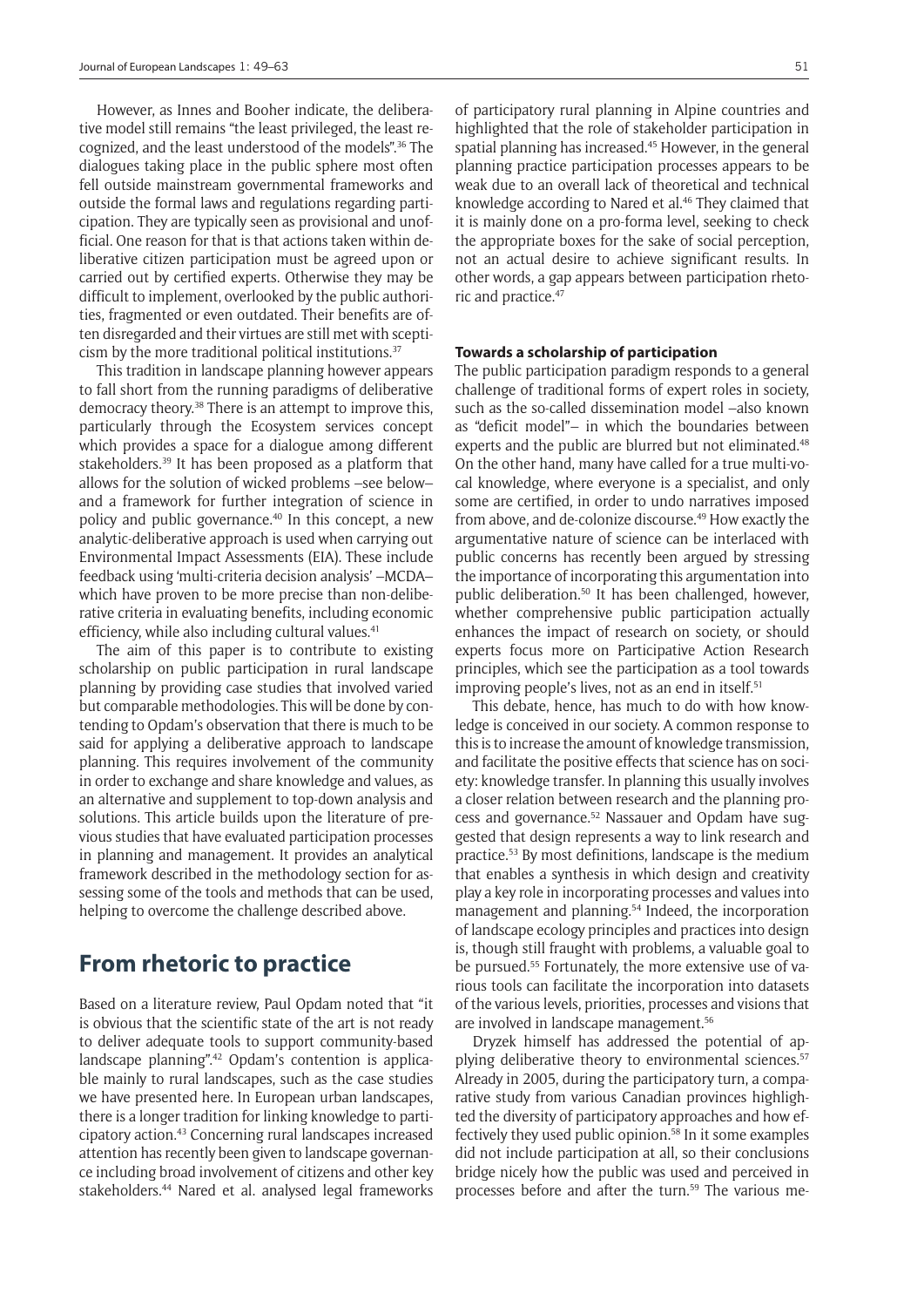thods and factors used there are in clear relation with the methodology of the present paper.

Conrad et al. have claimed that "…there is … a need for more explicit assessment and evaluation of public participation procedures, introducing a stronger element of rigour".60 The scholarship mentioned is designed to provide the critical apparatus for honestly assessing public participation methods and techniques. Various studies have focused on further incorporating deliberation into research and application, as in the case Lihme, Denmark.<sup>61</sup> A success story, or cautionary tale, can also be found in the Drentsche Aa in the Netherlands.<sup>62</sup>

One such study can be found in the production of a Forest Landscape Management Plan in Italy, which involved a detailed participation process at an initial stage, that turned out to be very successful –as proven by a second participatory process– both in implementing the management plan, and in providing the participants with many benefits.63 The public participation process was divided into five stages: communication and information, stakeholder analysis, first consultation stage, synthesis and preparation of the scenarios, and second consultation stage.<sup>64</sup> The analysis used four attributes: procedure, moment of participation, learning interaction and delegation of power.65 The effect and the representativeness of public participation in the final result of a planning process was assessed for five different Norwegian examples.<sup>66</sup> Recently, a critical assessment of participatory planning policy regarding climate adaptation has focused not on whether that participation was efficient, but on whether this participation proved beneficial for the ultimate outcome.<sup>67</sup>

There is ample experience of the different methods used to ensure public participation. The pioneering study of Mumpower, for instance, contrasted the various techniques with the constraints they suffered, including the competing reasons for doing participation, as well as the negotiation of different expectations.<sup>68</sup> Recently, an array of techniques has also been pondered based on various case studies of urban planning.<sup>69</sup> The onset of digital technologies and the internet appears to have facilitated public participation on a scale and capacity previously unseen.70 Notably, the role of Geographic Information Systems for this purpose –known as PPGIS–, has become central to the very idea of participation.<sup>71</sup>

Measuring the success of participation is as old as the paradigm itself, as the 'ladder of participation' created by Sherry Arnstein bears witness.<sup>72</sup> This method has been used and criticized from various disciplines attempting to address participation assessment.73 And yet, it is still used to the very present.<sup>74</sup>

## **Approaching landscape through deliberation**

According to Primdahl and Kristensen<sup>75</sup>, three dimensions are crucial in landscape characterization and community involvement in collaborative landscape strategy-making:

- Landscape as a common good
- Landscape rights: users vs. owners
- Landscape as a development factor

Whereas the first two are closely related to conflict management, the latter is linked to place-making. Both must be dealt with in all landscape planning processes, although the 'right' combination of conflict management and place-making is context-dependent.76 Landscape analysis and planning, therefore relies on a flexible methodology, that better reflects the negotiated nature of alternative approaches in different contexts, and with different goals.

#### **Methodology**

In this study there are four experiences derived from case studies which have taken place in the more traditional realm of in-person exchange. The cases have been chosen because they have been followed through to the implementation phase, and they have included a deliberative approach to the research, planning project or implementation phases. The experience and techniques used for participation are shared, and evaluated, and conclusions will be reached regarding the best strategies with which to ensure their success.

**Table 1.** Case studies and phase in which public participation took place

| <b>Case studies</b>        | Phase which included local participation |          |                |  |
|----------------------------|------------------------------------------|----------|----------------|--|
|                            | Research                                 | Planning | Implementation |  |
| Črni Vrh (SI)              |                                          |          |                |  |
| Flyndersø Nature Park (DK) |                                          | X        | X              |  |
| Kosovelje (SI)             | X                                        | X        | X              |  |
| Midden-Delfland (NL)       |                                          |          |                |  |

Specific issues to be described will be the public participation methodology (data source, data gatherers, workshops, use of mediators and facilitators, exhibitions, kitchen-table discussions, etc.), the effect of this participation on the recommendations, and the evidence of the impact of this participation on the final result. These issues will be analysed and discussed in the discussion section.

### **Case studies**

#### **Črni Vrh plateau (Slovenia)**

The Črni Vrh plateau is in the Municipality of Idrija in Slovenia which was included, together with Almaden (Spain), in the UNESCO World Heritage List, as the largest mercury mine in the world. The Črni Vrh plateau, encompassing several karst fields, sinkholes, and forested mountain ridges, is in the southern part of the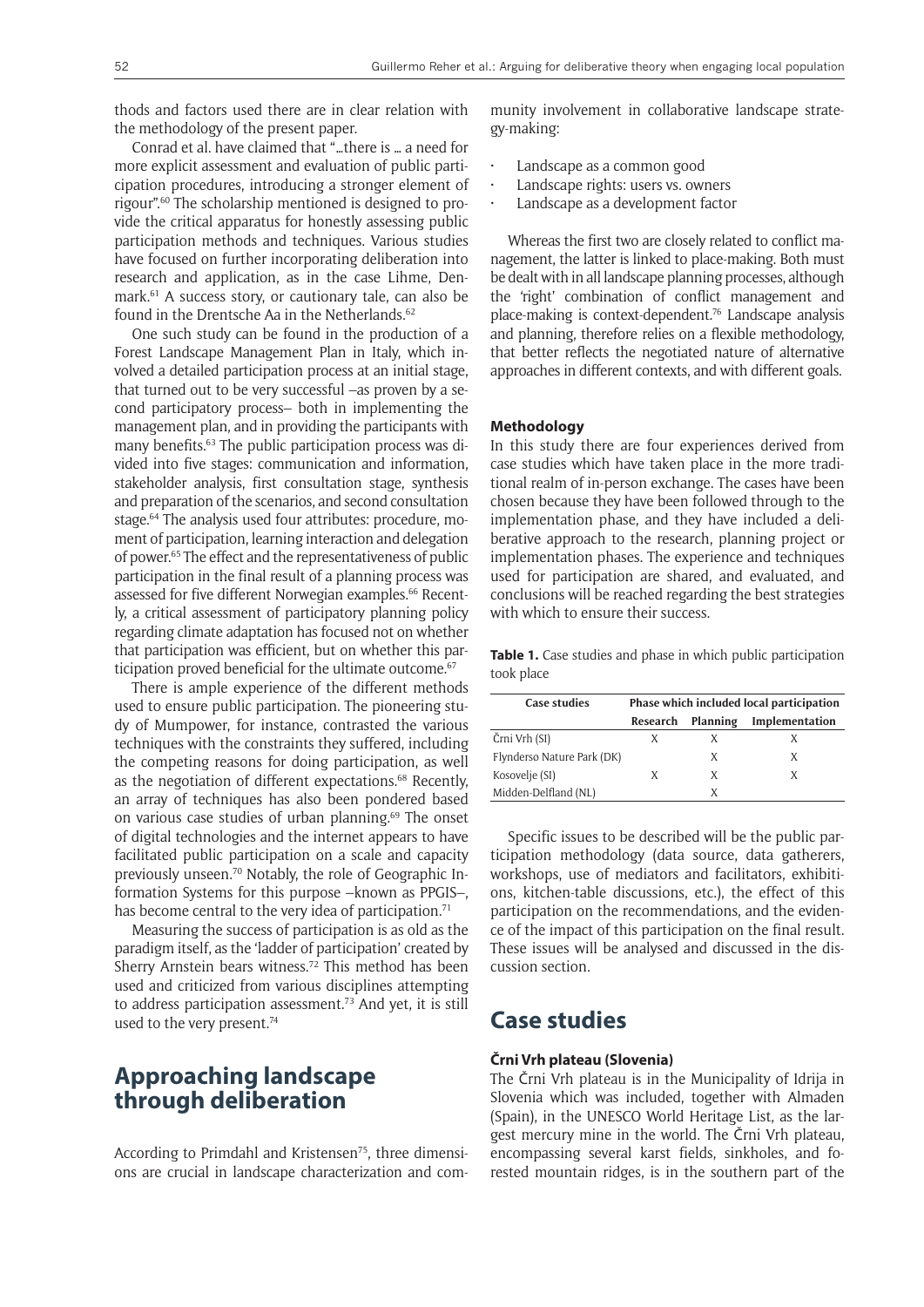municipality. For ages, this unique environment, with its harsh living conditions, has offered its inhabitants a rigorous but prosperous way of life. Since the Middle Ages it has been in contact with other regions thanks to a road connecting it with the coast. The mid-19<sup>th</sup> century saw a rapid development of cottage industries (joinery, basketry, rake-making, shoemaking, lacemaking, and the production of linen and pails). Additionally, in the inter-war period tourism also flourished.77

The municipality of Idrija was a case study within the project SY\_CULTour – *Synergy of Culture and Tourism: Utilisation of Cultural Potentials in Less Favoured Rural Regions –*, which started in March 2011 and lasted 3 years. The local community of the Črni Vrh plateau was chosen as a specific pilot area after consultations with the municipality and with the Idrija and Cerkno Developmental Agency –ICRA– in 2012. At the time, 654 people lived within the pilot area's main village, and 1250 on the whole plateau. Additionally, Črni Vrh had never benefited from involvement in comparable development projects in the past, and the municipal government showed keen interest in testing new strategies that would produce sustainable development.78

Initial fieldwork followed standard methodologies, including documenting listed cultural heritage assets, and the definition of landscape characters. Local participation, therefore, followed a traditional appraisal survey on behalf of the research team. It would, however, have a profound effect in the second part of the research phase, as well as in the implementation phase.79

Initially, the strategy was to use local mediators, people who could be used as relays and collectors of local stakeholders. This method failed to bring together a representative group, prompting the research team to contact stakeholders – public institutions, companies, tourism, individuals etc.– directly for the first workshop in Fall 2012. A combination of internet search, field work, and phone conversations provided enough information to identify and select individuals who could be instrumental to the project. This started a process were contacts led to further contacts, and even to other participants becoming interested. Eventually, more than 40 people attended the first meeting. Overall, the following 7 workshops convened forty-five to fifty people. In these meetings the Geopark Idrija was always included, due to their interest in the oversight of further development in this area in the future.<sup>80</sup>

The participation was high and people were willing to meet, discuss and, for some of them, to work on the implementation of different planned tourist products –e.g. preparing a guiding booklet, organizing a bilateral meeting between Slovenian and Italian community, visiting local community in Italy, opening the Military museum, organizing activities around sowing and later picking flax, etc.-. The participants of the workshops were mostly individuals, but among them were also local holders of cultural values and representatives of local associations. The first workshop hosted many representatives from official institutions: The Municipality, the Developmental Agency, the Tourist Information Centre and Geopark Idrija. The second one, however, had only one representative present.

Local participation had a great effect in the research phase, primarily by enhancing the inventory of cultural values available. Not only was there an extension of the official lists, but also the types of heritage become more diversified. For example, before local input was included, only one item of intangible heritage was included in the official register – bobbin lace-making–; after the workshops the focus shifted from listed tangible heritage – old homesteads, churches, WWII memorials– to practices and skills inherent to the area. Locals themselves started to point out specific cultural values that they believed had development potential. This revealed the following structural pattern $81$ :

- Cultural heritage lists are developed by experts with the intention of preserving and recognizing heritage. These lists are neither designed for, nor useful for, finding strategies for local development.
- Local communities are much more sensitive towards what good can come out of the heritage, which is why they quickly associate it with a development potential. The 'lists' they can come up with might be completely different from the official lists.

Local participation significantly changed and enhanced the list of cultural values. Another important finding discovered by the research team during participation process was the fact that cultural values are especially important for providing social benefits such as building local cohesion, fostering an intergenerational dialogue, maintaining local identity, promoting the local living environment, and empowering people. In the initial stage of the project the cultural values were rarely associated with economic gains.

One of the project outputs which symbolises the engagement of the local community is the guide booklet for the Črni Vrh plateau which was published with the support of the SY\_CULTour project, by the local community and the Geopark Idrija, as well as an annotated map.<sup>82</sup> The locals publicly presented both products. Another output was the creation and inauguration of a military museum. Finally, several activities began which celebrate the intangible heritage, and they are still ongoing: more specifically, flax farming and other product-based activities.

#### **Flyndersø Nature Park (Denmark)**

Flyndersø Nature Park is a 90 km<sup>2</sup> landscape project located in Skive Municipality in North-western Denmark. It is a remote rural area with a low population density – by Danish standards–: only 25 hab./km2 . The post-glacial landscape is currently used for extensive farming, woodland, heathland, and wetlands. It is an area, relati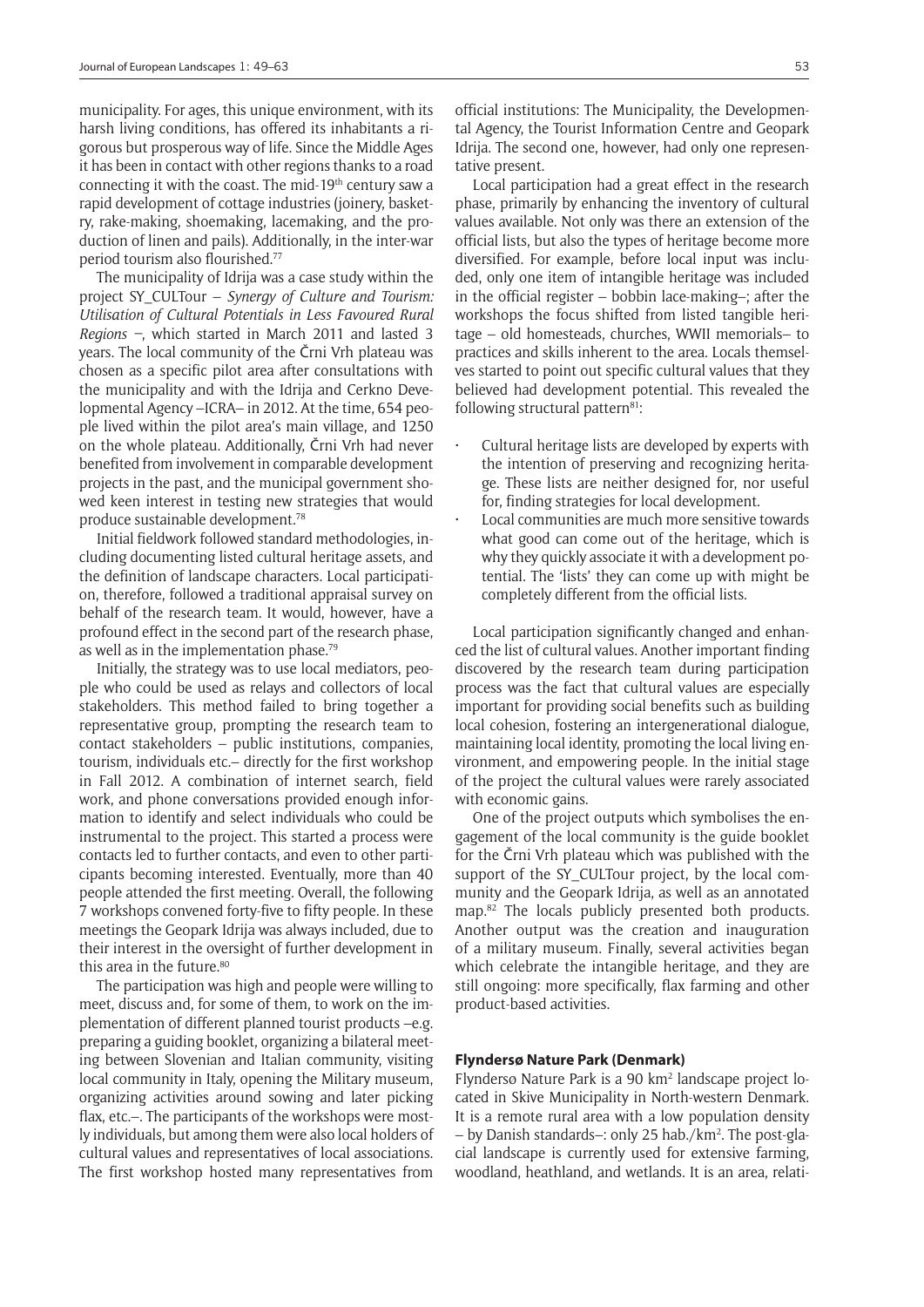vely rich in biodiversity and cultural heritage, including historic peat production feature, manor houses and medieval villages.

In 2006 an administrative reform merged many small municipalities into larger ones, one of which was Skive, which englobed 5 previous municipalities. One of the core challenges this rural population faced was economic decline. To combat it, one proposal by the council was to create a nature park, which would add new assets to the municipality as a living and visiting place. Their interest dovetailed with a new university-led research project, which provided funding for action research activities. Thus, a consortium was formed between the university and the municipality aimed at doing preparatory work for the nature park.<sup>83</sup>

The project involved deliberative dialogue with the local community. It started by preparing a planning process in collaboration with people who were invited through open announcements in the local newspaper as well as personal invitations sent to particularly engaged citizens, identified by municipal planners. Municipal staff and outside experts also attended the process which ran from January 2012 to September 2012. The process was organized with open-ended sessions, meaning that nothing had been decided beforehand except the testing of the idea of a regional nature park. The chief municipal planner expressed it in this way to the participating citizens: 'If you want to move fast with this park process we will follow you, if you want to make the process slower we will slow down as well'. Patsy Healey's concepts of strategic planning were used as an inspiration for guiding the process, including the tasks of mobilizing attention to the landscape as a whole, scoping the situation, mobilizing resources and generating frameworks for strategic projects.

The process included an excursion and four expert lectures –with an attendance of 50–80 people each–, which allowed the local population to engage with the potential values of the area. Also, an interview survey was conducted including app. 80% of farmers with properties over 5 ha. The survey provided information about landowners' agricultural and landscape management practices, their values and plans for the future.<sup>84</sup> The lectures and the survey constituted the first part of the planning process mainly aimed at mobilizing interest for the project and creating a first common understanding of the planning area, as well as its potential. Nonetheless, ideas for developing the area were already being presented and discussed.

The second part of the planning process included three workshops in a span of 6 weeks. They reviewed the values and potential of the area, and formulated visions for strategic projects. In this process, it became clear that the area was not perceived as a coherent whole by the 25–30 participants –understandably, as they came from different communities within or from outside the area–. This was an enormous challenge which was overcome through trial and error. On the one hand, a landscape character map was provided<sup>85</sup>, but local people failed to

derive cohesion from it. This led to the use of new and broader character units as a template to establish what areas had to be protected, maintained or transformed in future planning.

This process resulted in a new coherent view of the landscape, a view based on the ecological and geological significance of the area and resulting from a deliberative planning process which included a high number of participants. This new tangibility was quite evident towards the end of the process. A written strategy document was produced outlining what the landscape should look like in 2025, including possible strategic projects to be carried out. To prepare and oversee the implementation of these, voluntary working groups were formed.

The strategy was presented publicly and, after minor edits, formally adopted by the municipality for the implementation of its nature park. This was included into the municipal plan, which opened further opportunities for fundraising in support of the working groups and the implementation of specific projects. Some municipal budgetary constraints froze the implementation in 2014, but in 2015 the process continued after a large grant was given by a charitable foundation and public pressure compelled the politicians to continue with the park. Now, with funds, a project leader has been appointed and there is strong cooperation between the municipality and the local community; the process is back on track.

Local participation in this project included landowners –many of whom were farmers–, and landscape users. In the final strategy, it was the user perspective in combination with the nature curation perspective that predominated. This is natural since it was a nature park that was being created. On the other hand, this perspective thwarted any further discussion of possible farming uses of the land, including multifunctional farming, which might have been rewarding. A potentially contentious issue, access rights to private land, was overcome rather easily as many landowners were willing to allow this in order to improve the ecological development of their land.

Ultimately, participation worked because there was actual room for decision-making, and a trust between the participants was quickly established, partly due to the facilitating and mediating role carried out by the university academics involved. Local participants greatly enriched their understanding regarding cultural and natural heritage of the area, as well as recreational possibilities. Finally, participants willingly participated in the implementation process, supplementing a municipal administration which initially had neither the resources nor the will to carry it out.

This case is an example of bottom-up processes leading to a proposal for a regional nature park designation of a mosaic landscape in central Jutland. Local landowners and residents have played a key role in formulating the aims and content of the park and their pressure was key when local political priorities seemed to threaten the establishment of the park. The case also represents an example of intensive activities focused on establishing a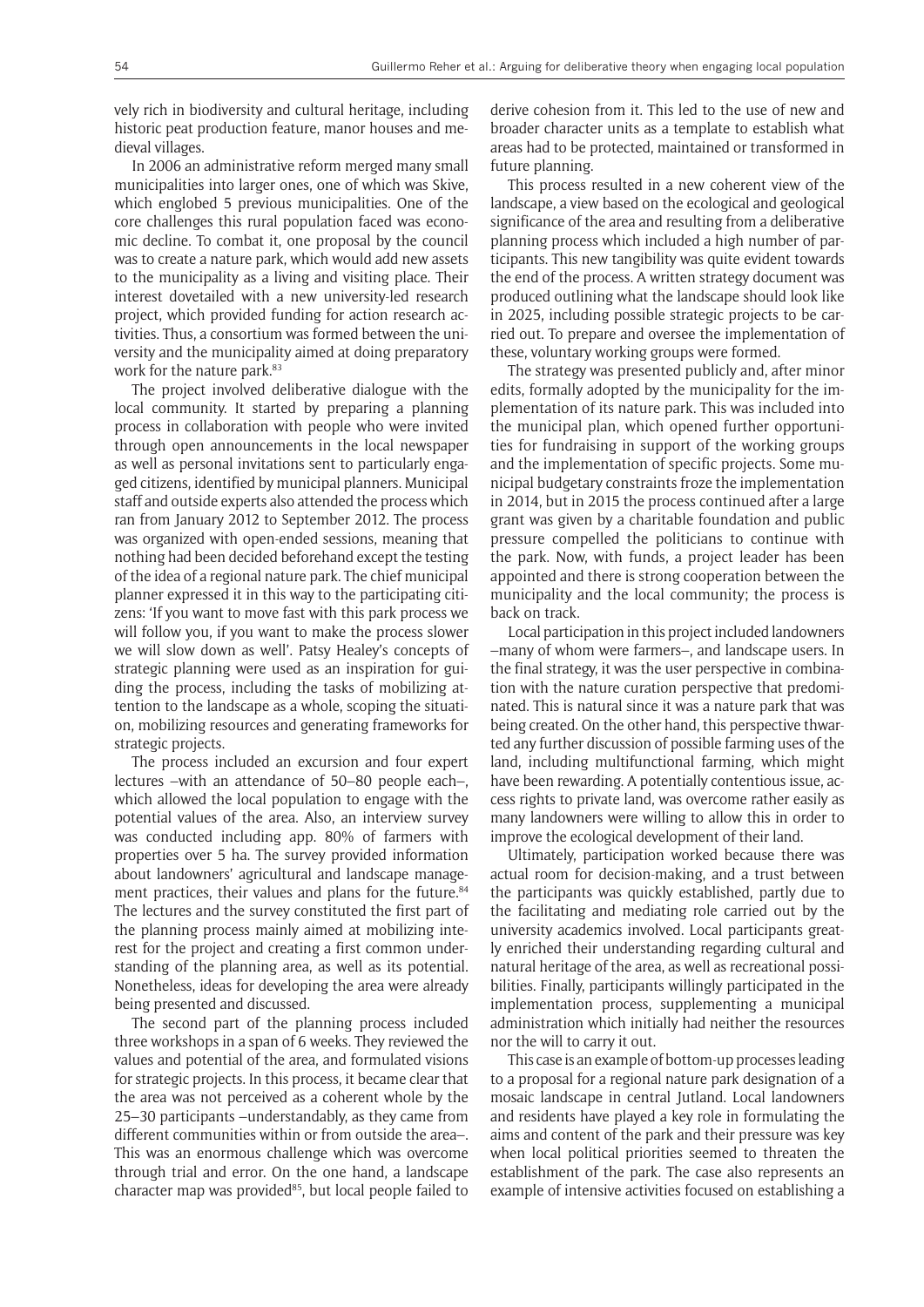common awareness of an area as a coherent landscape, rich in natural and cultural histories.

#### **Kosovelje (Slovenia)**

Kosovelje is a small village in the Municipality of Sežana in Slovenia, located in the Karst region –a 500 km2 limestone plateau in South Western Slovenia–. The area is unattractive for agriculture because of the thin topsoil, lack of water and limestone bedrock. It has, however, always been settled because of its proximity to the sea and mild climate. The natural vegetation disappeared due to centuries of human pressure, deforestation and excessive grazing. The result was a rocky desert which was partially reforested during the industrial era. After WWII, natural reforestation began due to the abandonment of traditional land use.<sup>86</sup>

The Slovene Research Agency funded a research project entitled "Cultural Landscapes Caught between Public Good, Private Interests and Politics" (2014–2018). The focus was on public goods, common-pool resources and commons<sup>87</sup> in cultural landscapes.<sup>88</sup> The community of Kosovelje was one of the pilot areas in the project. This case study was sought because it fit certain criteria –an unprotected area, non-intensive agriculture, in the Karst region–, and Kosovelje opportunely showed its interest in local development after having a meeting during the Summer of 2015.

Local participation began early, for their concerns were already a matter of debate before the project started. Later these proved to be a good practice and became fundamental drivers of the project activities themselves. Experience had taught the research team the importance of having a mediator –a person, who knows the situation in the community and who has capacity, or resources, to gather and activate people–. One such person harnessed the synergy between Kosovelje and the research project by arranging an unofficial visit in August 2015, which tapped the extraordinary energy and willingness of this tiny community.

Each activity carried out was previously informed and explained to participants, as well as organized, by the local mediator. This led to a first official workshop in November 2015, organized by invitation by the same person. On this occasion, the local community shared and explained their heritage, revealing the importance of drystone walls that were falling apart. Indeed, these had already garnered the attention of civil society in the Karst, and this project helped foster greater synergy. As a result, two specific workshops took place – one in September 2016 and another one in March 2017 –, aiming to educate residents how to restore drystone walls.

The mediator arranged more individual, face to face, meetings with 15 residents during December 2015 to June 2016 in order to include the opinion of most households in the village. Conducting interviews meant several visits to the place and allowed talking about different topics related to the people, their way of life and the perception of their landscape. A field walk in May

2016 further mobilised local energy and initiative, including people volunteering to provide breakfast, put on an art exhibit, etc. Furthermore, the researchers noticed the positive side effects of just dropping by or participating in other local activities, which helped create social ties between them. Local participation has revealed genuinely interesting aspects, as listed underneath:

- How and what residents consider valuable in their landscapes.
- How locals perceive the benefits of Ecosystem Services.
- Any conflicts regarding landscape use.

With the project activities, locals got better insight into their landscape/living environment; they became more aware of their role towards desired landscape changes. For example, the local drystone walls, which are an integral part of the society's identity and pride, were falling apart. The regional unit of the Institute for cultural heritage conservation did not have the necessary financial resources, so the residents decided to take charge of the restoration themselves. Another example is the overgrowth of agricultural land due to abandonment. Locals realized that it is a threat to their landscape and one or two families nowadays hire a farmer from a neighbouring village to mow meadows on their properties.

The research changed perceptions of a landscape, including perception of benefits and ecosystem services obtained by locals, perception of public good, common-pool resources and commons in their landscape, the key role played by drystone walls etc. $89$  The participation of the local population in the research was necessary to underscore the original ideas and perspectives of the locals. Without them the study would have lacked the insight into local context understanding.

The residents became not only more aware of the research project, but they also better understood their landscape. They also saw themselves as the main responsible agent for its preservation. This fact empowered them and contributed to their decision to actively participate in a drystone wall restoration. They raised awareness of public goods and common-pool resources in their living environment. In Autumn 2016 they decided to redevelop an old "pond" in the middle of the settlement that had been filled with stones for decades and finished the construction by September 2018. Appropriately, the construction contains a drystone wall around the pond, providing a public space for gatherings.

#### **Midden-Delfland (The Netherlands)**

Midden-Delfland is an agricultural area in the southern wing of the *Randstad*. One of the characteristics of this area is that it preserved many of its natural qualities, such as the peat meadow landscape<sup>90</sup>, which was very appreciated by the neighbours. Although Midden-Delfland refers to a specific municipality, it has also come to be the collective name of an inter-municipal development project including also neighbouring towns.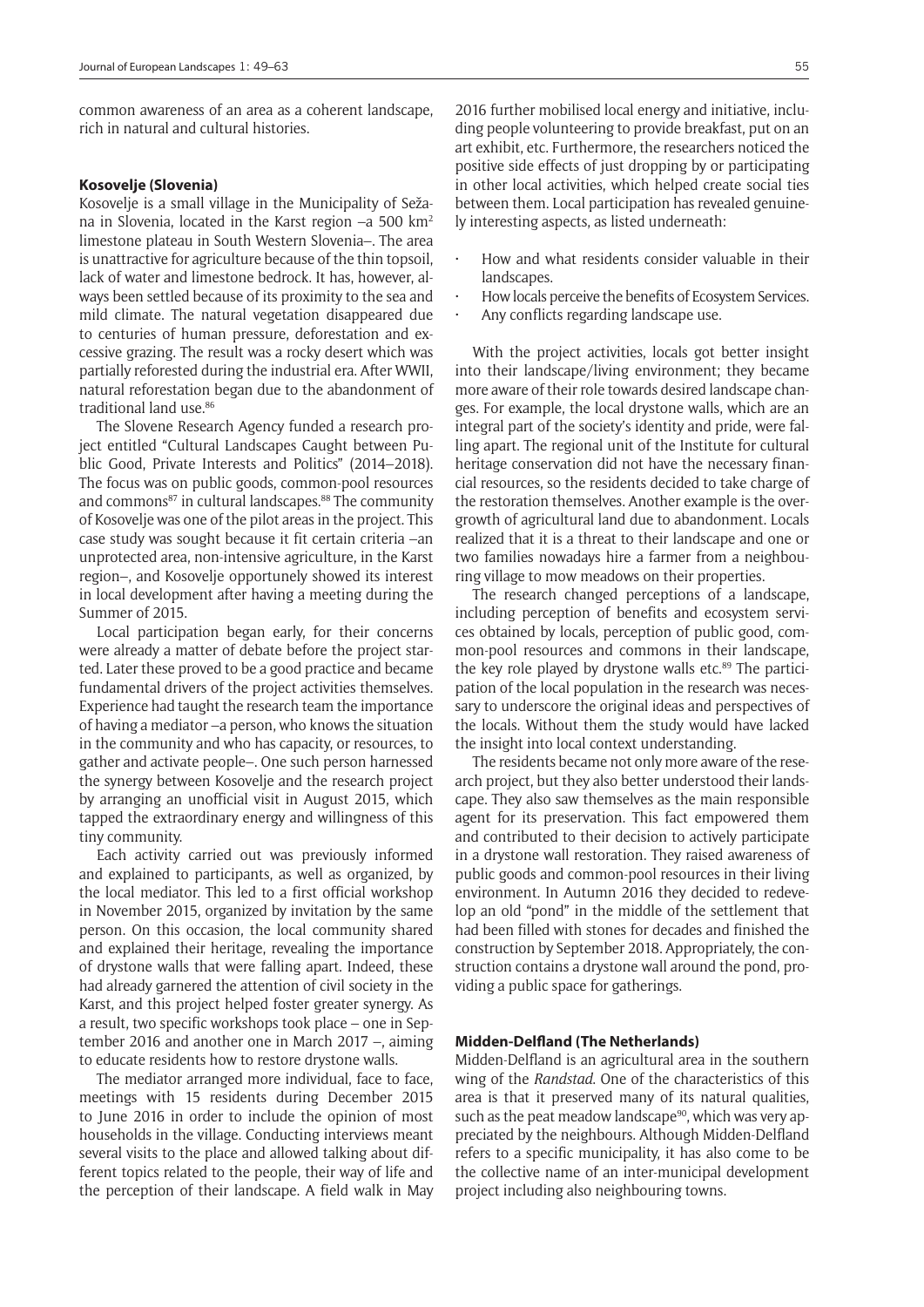The *Gebiedvisie Midden Delfland 2025* –Middle Delfland future vision for 2025– started off as an initiative of Midden-Delfland municipality. The process which started in 2005 gathering together various parties composed of various stakeholders, and the surrounding municipalities, and generating the starting document that would shape the process.<sup>91</sup> The initial meetings included more than 120 people from different stakeholder groups, meetings organized by Future Search using specific facilitating techniques provided by Kaap $Z^{92}$  This initial format led to an initial consultation strategy based on a workshop in November 2007 for discussing what aspects of the landscape were most relevant, and how the rural and urban could be further connected.93 The results of these were used to establish the actual development project associated to the *Gebiedvisie*.

Thus, the project *Landschapontwikkelingsperspectief*  (*LOP*) *Midden-Delfland 2025* was born, a landscape development scheme shared between 6 municipalities and the local water board. This LOP substituted the 1977 plan whose end in 2009 prompted the need to decide what to do with the area. The LOP was carried out by architecture firm Bosch-Slabbers. It presented three scenarios for future use of the land: a nature reserve, continued farmland, or recreational use. These three scenarios were then considered, and shared, in the consultations done with local communities. At first major workshops, in the style of 2005, were established, called *ontwerptafel* –design table–, in July 2008. But these became difficult due to the competing perspectives of the stakeholders that were present. Therefore, Bosch-Slabbers decided to change the perspective. Thus, Kitchen-table discussions occurred with neighbours, asking them for specific goals, visions, and requesting more global visions, not focused solely on the individual's priorities. This allowed a closer and negotiated understanding of the aspirations and priorities of neighbours. The final result was the creation of a comprehensive Atlas<sup>94</sup>, which included detailed plans for each polder. Each one of these included a description of the qualities and characteristics, and a plan for the development in the 2025 horizon. The LOP was publicly approved and lauded in December 2009.

The implementation stage has been used to enhance the positive momentum derived from public participation. In October 2015 *De 24 uur van Midden-Delfland* –24-hours of Middle-Delfland–, was an intensive workshop which served to generate a report regarding the implementation strategy.<sup>95</sup> This workshop included institutions, professionals and volunteers.

### **Discussion**

#### **Public participation methods**

In this section, a brief analysis is carried out regarding the participation methodologies used in the four case studies presented, and the effects this participation had on the overall project.

**Table 2.** Participation methodologies used in the case studies

| Case study                 | Open<br>workshop | Event by<br>invitation | <b>Interview</b> |
|----------------------------|------------------|------------------------|------------------|
| Črni Vrh (SI)              | Yes              | Yes                    | No               |
| Flyndersø Nature Park (DK) | Yes              | Yes                    | Yes              |
| Kosovelje (SI)             | Yes              | Yes                    | Yes              |
| Midden-Delfland (NL)       | No               | Yes                    | Yes              |

**Open workshops**: Workshops with open invitation to local communities can be organised by means of collective e-mails, public announcements, etc. However, results of such calls can be disappointing when it comes to organizing meaningful community involvement, as the phenomenon of self-exclusion or self-selection often occurs, as is common in any context of volunteering. At Črni Vrh, the attempt to use locals as 'gateways' to the community proved to be a failure, so the research team resorted to contacting local stakeholders directly.<sup>96</sup> The open workshops at Flyndersø were held after local stakeholders had become engaged in the idea of a nature park through lectures and other public activities. Three workshops took place over a period of a month and a half. Twenty-five to thirty people participated from different parts of the area, both from the study area and from outside.

**Workshops by invitation**: A workshop by invitation requires personal engagement with various stakeholders and members of local communities, to ensure their participation in collective events. Črni Vrh was a venue where seven on invitation workshops were held.<sup>97</sup> Participants were contacted and invited personally after being identified by the local community, internet research and fieldwork. The importance of local mediators, that is people who can harness and engage a local community because they are part of that community, has proven to be crucial in the case of Kosovelje. It was a mediator who became the main organizer of events, and the person who issued invitations. As in the case of the open workshops, the personal and interpersonal qualities of this person was of vital importance in the participation process. Between November 2015 and March 2017 there was one guided field walk, two specific workshops on rural drystone wall restoration and a focus group at the end of the project. The Midden-Delfland project held workshops by invitation called 'design tables' but competing interests between stakeholders hampered progress. Recently, another workshop was carried out '24-hours of Middle-Delfland', used to assess implementation and produce a report.

**Interviews**: Interviews have to do with small-scale events where small groups of people belonging to the local community. These do not only include interviews, but also conversation and collaboration, in the spirit of deliberation: a broad exchange of ideas. In Flyndersø, interviews were streamlined through a survey that reached 80% of the landowners.<sup>98</sup> In Kosovelje they were important, always planned by the local representative, and arranged with fifteen different people at their homes, to reach as many voices of the community as possible. Mid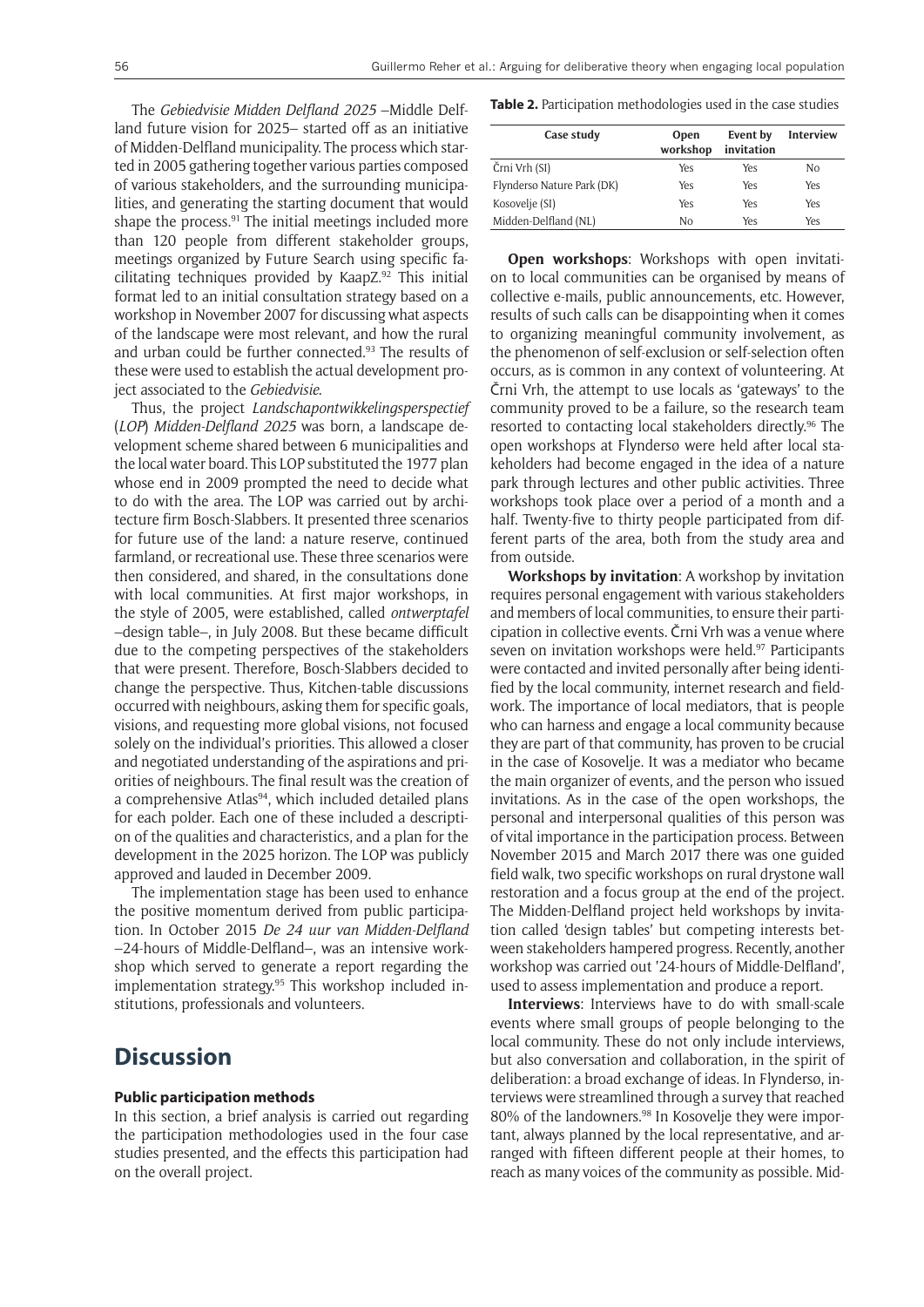den-Delfland saw the development of the 'kitchen-table conversations', in which the project team actively visited houses, and engaged with locals in their own homes.

#### **Effect of participation on implementation**

The results of the workshops held at Črni Vrh were well above expectations. Participants were asked to add local cultural values to their landscape, and although the official lists were not changed, there is a sharper understanding of the value of listed and unlisted cultural heritage. Community contributions have indeed brought to light a wide range of intangible heritage. It was noted that the official lists lacked local priorities and were sometimes outdated. Research with local participation revealed that cultural values are particularly important in creating social benefits such as building local cohesion, maintaining intergenerational dialogue, contributing to local identity or pride, promoting the local environment and empowering people.

The carefully organized educational and collaborative process at Flyndersø helped form, in the minds of the local community, the idea that it was a coherent landscape, in which all the parts were interdependent. They developed a strategy based on a vision for 2025, and organized working groups to oversee the implementation of the strategy. Deliberative cooperation at Flyndersø led the local strategy to be presented to and accepted by the municipality. Hence, the local government sought further funding for the actual implementation. The receptivity that local population in Denmark found towards this deliberative role renders it unsurprising that for Dryzek and Niemeyer it was also their Danish case study which appeared to best reflect the potential of deliberation within that socio-political context which they labelled as 'actively-inclusive'.99

In Kosovelje, the effect of participation was similarly rewarding, revealing the local perception of cultural values, and made the locals more aware of the positive effect that taking responsibility for their own landscape could have. Two drystone wall restoration workshops were held to give the local residents the opportunity to restore their own landscape and numerous smaller local activities followed. In Midden Delfland, on the other hand, public participation effectively shaped the nuances of the implementation plan carried out.

#### **Potential benefits of the deliberative approach in landscape planning**

In order to effectively assess this potential, it is necessary to re-examine what John Dryzek argues should be 'deliberative democracy'<sup>100</sup>:

- **• pluralistic** in embracing the necessity to communicate across difference without erasing difference;
- **• reflexive** in its questioning orientation to established traditions (including the tradition of deliberative democracy itself;
- **• transnational** in its capacity to extend across state boundaries into settings where there is no constitutional framework;
- **• ecological** in terms of openness to communication with non-human nature;
- **dynamic** in its openness to over-changing constraints upon and opportunities for democratization".

The case studies described in this paper show a clear link to the deliberative model. They distance themselves from traditional participation techniques, but still borrow some essential parts of the social sciences research methods, like inviting ordinary people to come together and reflect over values and visions of how the world should be. Yet they don't make the same mistakes as the social sciences research methods described earlier. These cases benefit from a pro-active participation approach where all involved parties shared ownership of plans and where the results intend to be advantageous for all involved parties.101 As Sjölander-Lindqvist et al. point out, several crucial dimensions are to be looked at to secure a successful participation process – such as the actors´ relationship to the sites, places and landscapes, and the amount of engagement that occur over time.102 The cases show a clear social movement in which citizens both have a close relationship with their landscape and cultural heritage, and are not afraid to volunteer in their free time (e.g. Črni Vrh plateau and Kosovelje). The examples from Slovenia sometimes achieved veritable self-mobilization, a type of participation in which people participate by taking initiatives independently of external institutions; this is particularly true for the Kosovelje project.

Another point to a successful participation process is paying attention to the context. "The boundaries drawn for participation need to be understood in a social, geographical and historical context as this will affect what interests can be advanced".103 The cases prove that a holistic approach of the problem –at a landscape level- is necessary in order to adapt to the plurality of contexts, actors and purposes. Simultaneously, it is the unique context and particularities of the place and the inhabitants that are at the core of the process in each case. Adaptation and flexibility of the participation methods are key elements to the success of dialogue and negotiation in planning processes. In this respect "participatory measures […] need to be adapted to a plurality of contexts, actors and purposes" to be perceived as legitimate and sustainable.<sup>104</sup>

Although the degree of participation varies from one case to another, all cases demonstrate that the encouragement for more interactive conversations among public officials, interest groups and individual citizens has created new synergies among all these parties and helped them create local agendas that are sustainable and applicable.

One important dimension described in the cases was the time factor as mentioned by Sjölander-Lindqvist et al. and Swensen et al.<sup>105</sup> The element of time here reflects on two aspects that are closely linked. Firstly, there is a need to recognize that participatory approa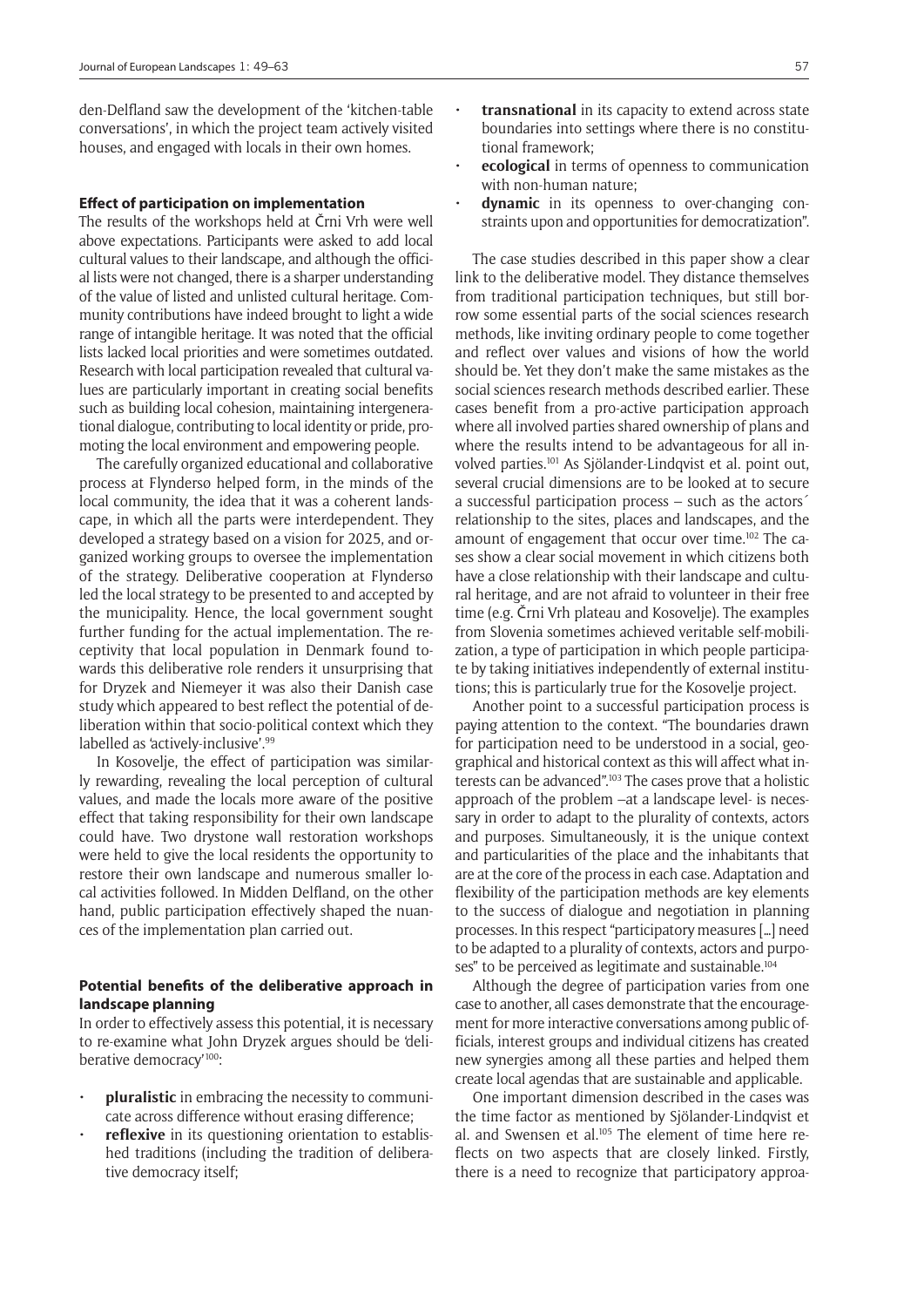ches are time demanding. In fact, the social processes that involve a fluid, democratic set of arrangements within civil society often require time and patience to be successful.106 It is often a contentious issue for busy administrative bureaucracies and with regards to stringent budgets. Secondly, there is a need to recognize that space-time is integral with human action, experience and social practice.107 This suggests that the relationship between people and landscapes evolves through time, as an ongoing process. The notion of time applied to participatory approaches concurs with Stephenson's 'cultural values model'.<sup>108</sup> These values "that are shared by a group or community, or are given legitimacy through a socially accepted way of assigning values"109, are imbedded in the landscape through a continuum of forms, practices and relationships that evolve in time. Participation methods are one way to collect the temporal and dynamic nature of cultural values in the landscape. It is generally considered that differing conceptualisations of time play in shaping our understandings of the world.110 Dialogues and negotiations bring these interests together, which has been revealed in the subscript of all the examined case studies.

## **Conclusions**

The four case studies presented here demonstrate the importance of community participation in landscape projects. Although there is still a long way to go in terms of tools and approaches asked for by Opdam<sup>111</sup>, the case studies presented above show that progress can indeed be made towards deliberative forms of landscape governance. The spirit and the letter of the European Landscape Convention, which seeks to empower local stakeholders, is becoming increasingly acceptable. It is important to acknowledge a significant caveat to these conclusions: larger scale scenarios, competing interests and conflictive situations probably affect whether these methods can be applicable. But the answers to those challenges may well be found in the negotiated nature of deliberation.

When going beyond the traditional approaches and engaging with deliberative action, this type of participation can take project engagement to a new level. Local communities feel more involved and are even willing to volunteer in their free time. This leads to greater community care, and stewardship for a local landscape, which ultimately benefits the landscape as a cultural heritage.

## **Acknowledgements**

This paper is the result of the collaboration among CHeriScape partners and network members. CHeriScape<sup>112</sup>, *Cultural Heritage in Landscape* is a networking project funded by the pilot call of the **European Joint Programming Initiative on Cultural Heritage** (JPI-CH113). The case Črni Vrh was part of the project SY\_CULTour (Synergy of Culture and Tourism: Utilization of Cultural Potentials in Less-Favoured Rural Areas) and was co-financed by the Southeast Europe Transnational Cooperation Program. The case of Kosovelje was part of the national research project titled "Cultural Landscapes Caught between Public Good, Private Interests and Politics" funded by the Slovene Research Agency (ID J6-6854) and also supported by research core funding Geography of Slovenia (No. P6- 0101). As a member of the network, Stijn Koole has also been of assistance, although he has been unable to participate directly. The Flyndersø Nature Park case was part of the DIAPLAN project co-financed by the Realdania and Danish Outdoor Council. Finally, the local communities of Črni Vrh, Flyndersø, Kosovelje and Midden-Delfland, are to be thanked for their invaluable contribution to the case studies explored here and, therefore, also to this paper.

# **Bibliography**

- Arnstein, Sherry R. "A Ladder of Citizen Participation." *Journal of the American Institute of Planners* 35, no. 4 (1969): 216–24. [https://](https://doi.org/10.1080/01944366908977225) [doi.org/10.1080/01944366908977225](https://doi.org/10.1080/01944366908977225)
- Arts, Bas, Marleen Buizer, Lumina Horlings, Verina Ingram, Cora van Oosten, and Paul Opdam. "Landscape Approaches: A State-ofthe-Art Review." *Annual Review of Environment and Resources*  42, no. 1 (2017): 439–63. [https://doi.org/10.1146/annurev-en](https://doi.org/10.1146/annurev-environ-102016-060932)[viron-102016-060932](https://doi.org/10.1146/annurev-environ-102016-060932)
- Azcárate, Juan. "Fostering Participation and Dialogue Using Strategic Environmental Assessment." Licentiate, Royal Institute of Technology (KTH), 2011.
- Barratt, Mark, and Alexander Oliveira. "Exploring the Experiences of Collaborative Planning Initiatives." *International Journal of Physical Distribution & Logistics Management* 31, no. 4 (2001): 266–89. <https://doi.org/10.1108/09600030110394932>
- Bauer, Martin W. "The Evolution of Public Understanding of Science—Discourse and Comparative Evidence." *Science Tech-*

*nology & Society* 14, no. 2 (2009): 221–40. [https://doi.](https://doi.org/10.1177/097172180901400202) [org/10.1177/097172180901400202](https://doi.org/10.1177/097172180901400202)

- Benhabib, Seyla. "Toward a Deliberative Model of Democratic Legitimacy." In *Democracy and Difference: Contesting the Boundaries of the Political*, edited by Seyla Benhabib, 67-94. Princeton (USA): Princeton University Press, 1996.
- Bole, David, Mateja Šmid Hribar, and Primož Pipan. "Participatory Research in Community Development: A Case Study of Creating Cultural Tourism Products." *AUC Geographica* 52, no. 2 (2017). <https://doi.org/10.14712/23361980.2017.13>
- Bolton, Roger E. "A Comparison of a Habermas-Inspired Approach and Economists' Approaches to Social Capital." In *North American Regional Science Council Conference*. Washington (USA): North American Regional Science Association, 2014.
- Callon, Michel, Pierre Lascoumes, and Yannick Barthe. *Agir Dans Un Monde Incertain. Essai Sur La Démocratie Technique.* Paris: Seuil, 2001.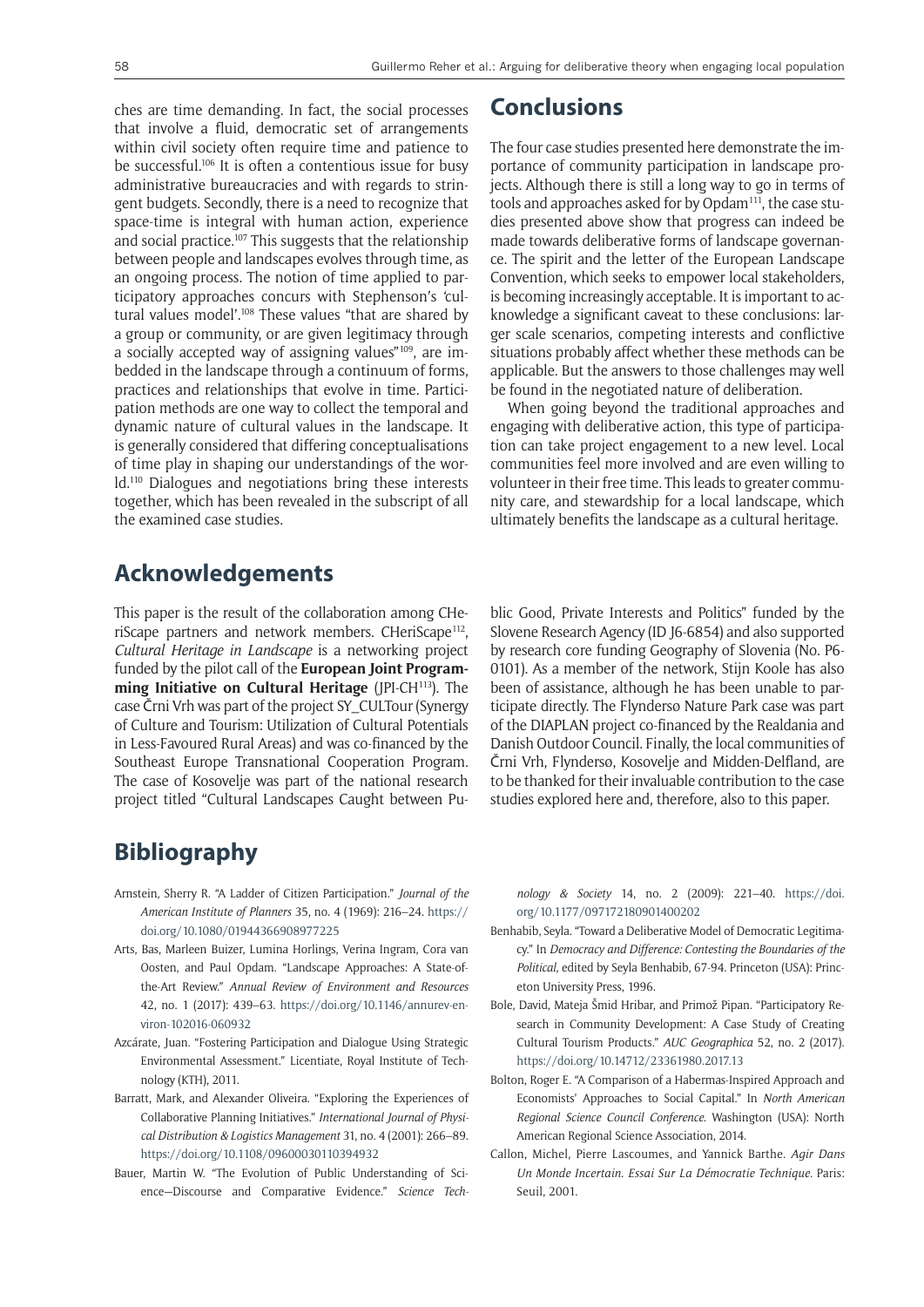- Cegan, Jeffrey, Ashley Filion, Jeffrey Keisler, and Igor Linkov. "Trends and Applications of Multi-Criteria Decision Analysis in Environmental Sciences: Literature Review." *Environment Systems & Decisions* 37, no. 2 (2017): 123–33. [https://doi.org/10.1007/s10669-](https://doi.org/10.1007/s10669-017-9642-9) [017-9642-9](https://doi.org/10.1007/s10669-017-9642-9)
- Christensen, Andreas Aagaard, Lone Søderkvist Kristensen, and Jørgen Primdahl. "Landbrugsundersøgelse Form Området Flyndersø – Sønder Lem Vig, Skive Kommune." In *Arbejdsrapport Skov & Landskab*, 34. Copenhague: Københavns Universitet, 2012.
- CoE. *The European Landscape Convention.* Ets. Vol. 176: Council of Europe, 2000.
- Collins, Harry M., and Robert J. Evans. "The Third Wave of Science Studies: Studies of Expertise and Experience." *Social Studies of Science* 32, no. 2 (2002): 235–96. [https://doi.](https://doi.org/10.1177/0306312702032002003) [org/10.1177/0306312702032002003](https://doi.org/10.1177/0306312702032002003)
- Conrad, Elisabeth, Louis F. Cassar, Michael Jones, Sebastian Eiter, Zita Izaovičová, Zuzana Barankova, Mike Christie, and Ioan Fazey. "Rhetoric and Reporting of Public Participation in Landscape Policy." *Journal of Environmental Policy & Planning* 13, no. 1 (2011): 23–47.<https://doi.org/10.1080/1523908X.2011.560449>
- Contreras, Santina. "Using Arnstein's Ladder as an Evaluative Framework for the Assessment of Participatory Work in Postdisaster Haiti." *Journal of the American Planning Association* 85, no. 3 (2019): 219–35.<https://doi.org/10.1080/01944363.2019.1618728>
- Cvitanovic, Christopher, Mark Howden, R. M. Colvin, Albert Norström, Alison M. Meadow, and P. F. E. Addison. "Maximising the Benefits of Participatory Climate Adaptation Research by Understanding and Managing the Associated Challenges and Risks." *Environmental Science & Policy* 94 (2019): 20–31. [https://doi.org/10.1016/j.](https://doi.org/10.1016/j.envsci.2018.12.028) [envsci.2018.12.028](https://doi.org/10.1016/j.envsci.2018.12.028)
- De Meo, Isabella, Fabrizio Ferretti, Alessandro Paletto, and Maria Giulia Cantiani. "An Approach to Public Involvement in Forest Landscape Planning in Italy: A Case Study and Its Evaluation." *Annals of Silvicultural Research* 41, no. 2 (2017): 13.
- DN Urbland. *Poorten Van Midden-Delfland, Verslag En Visualisatie Workshop 'Poorten Van Midden-Delfland' - November 2007.* Delft: DN Urbland, 2007.
- Dryzek, John S. *Deliberative Democracy and Beyond: Liberals, Critics, Contestations.* Oxford Political Theory. Oxford: Oxford University Press, 2000.
- -. "Democratization as Deliberative Capacity Building." Compar*ative Political Studies* 42, no. 11 (2009): 1379–402. [https://doi.](https://doi.org/10.1177/0010414009332129) [org/10.1177/0010414009332129](https://doi.org/10.1177/0010414009332129)
- ———. *Discursive Democracy: Politics, Policy, and Political Science.* Cambridge: Cambridge University Press, 1990.
- Dryzek, John S., and Simon Niemeyer. *Foundations and Frontiers of Deliberative Governance.* Oxford: Oxford University Press, 2012.
- $-$ . "Mini-Publics and Their Macro Consequences." Chap. 8 In *Foundations and Frontiers of Deliberative Governance*, edited by John S. Dryzek and Simon Niemeyer, 156-77. Oxford: Oxford University Press, 2012.
- Egoz, Shelley, Karsten Jørgensen, and Deni Ruggeri, eds. *Defining Landscape Democracy. A Path to Spatial Justice*, Social and Political Science: Edward Elgar, 2018. [https://doi.](https://doi.org/10.4337/9781786438348) [org/10.4337/9781786438348](https://doi.org/10.4337/9781786438348)
- Egoz, Shelley, Jala Makhzoumi, and Gloria Pungetti, eds. *The Right to Landscape. Contesting Landscape and Human Rights*: Routledge, 2011.
- Eiter, Sebastian, and Marte Lange Vik. "Public Participation in Landscape Planning: Effective Methods for Implementing the Europe-

an Landscape Convention in Norway." *Land Use Policy* 44 (2015): 44–53.<https://doi.org/10.1016/j.landusepol.2014.11.012>

- Evans-Cowley, Jennifer, and Justin Hollander. "The New Generation of Public Participation: Internet-Based Participation Tools." *Planning Practice & Research* 25, no. 3 (2010): 397–408. [https://doi.org/10](https://doi.org/10.1080/02697459.2010.503432) [.1080/02697459.2010.503432](https://doi.org/10.1080/02697459.2010.503432)
- Faehnle, Maija. "Collaborative Planning of Urban Green Infrastructure – Need, Quality, Evaluation, and Design." PhD, University of Helsinki, 2014.
- Faehnle, Maija, Pia Bäcklund, Liisa Tyrväinen, Jari Niemelä, and Vesa Yli-Pelkonen. "How Can Residents – Experiences Inform Planning of Urban Green Infrastructure? Case Finland." *Landscape and Urban Planning* 130 (2014): 171–83. [https://doi.org/10.1016/j.](https://doi.org/10.1016/j.landurbplan.2014.07.012) [landurbplan.2014.07.012](https://doi.org/10.1016/j.landurbplan.2014.07.012)
- Forester, John. "On the Theory and Practice of Critical Pragmatism: Deliberative Practice and Creative Negotiations." *Planning Theory* 12, no. 1 (2013): 5–22.<https://doi.org/10.1177/1473095212448750>
- Fors, Hanna, Julie Frøik Molin, Melissa Anna Murphy, and Cecil Konijnendijk van den Bosch. "User Participation in Urban Green Spaces – for the People or the Parks?". *Urban Forestry & Urban Greening* 14, no. 3 (2015): 722–34. [https://doi.org/10.1016/j.](https://doi.org/10.1016/j.ufug.2015.05.007) [ufug.2015.05.007](https://doi.org/10.1016/j.ufug.2015.05.007)
- Freeman, Claire, Karen Nairn, and Judith Sligo. "'Professionalising' Participation: From Rhetoric to Practice." *Children's Geographies* 1, no. 1 (2003): 53–70. <https://doi.org/10.1080/14733280302182>
- Gagné, Sara A., Felix Eigenbrod, Daniel G. Bert, Glenn M. Cunnington, Leif T. Olson, Adam C. Smith, and Lenore Fahrig. "A Simple Landscape Design Framework for Biodiversity Conservation." *Landscape and Urban Planning* 136 (2015): 13–27. [https://doi.](https://doi.org/10.1016/j.landurbplan.2014.11.006) [org/10.1016/j.landurbplan.2014.11.006](https://doi.org/10.1016/j.landurbplan.2014.11.006)
- Gorjup-Kavčič, Mojca, Urška Bajec, Ivan Rudolf, Lilijana Homovec, Jože Čar, Anka Vončina, Primož Pipan, and Roman Rupnik. *The Črni Vrh Plateau: Part of the Alpine-Dinaric Transition Zone.* Založba ZRC, 2013.
- Griffioen, Jan. *Gebiedsvisie Midden-Delfland® 2025.* Midden-Delfland: Gemeente Midden-Delfland, 2005.
- Gutmann, Amy, and Dennis F. Thompson. *Why Deliberative Democracy?* Princeton (USA): Princeton University Press, 2004. [https://doi.](https://doi.org/10.1515/9781400826339) [org/10.1515/9781400826339](https://doi.org/10.1515/9781400826339)
- Habermas, Jürgen. *Moral Consciousness and Communicative Action.* Translated by Christian Lenhardt and Shierry Weber Nicholsen. 2 ed. Cambridge (USA): The MIT Press, 1990 [1983].
- Haklay, Muki, Piotr Jankowski, and Zbigniew Zwoliński. "Selected Modern Methods and Tools for Public Participation in Urban Planning – a Review." [In English]. *Quaestiones Geographicae* 37, no. 3 (2018): 127. <https://doi.org/10.2478/quageo-2018-0030>
- Head, Brian W., and Wei-Ning Xiang. "Why Is an Apt Approach to Wicked Problems Important?". *Landscape and Urban Planning* 154 (2016): 4–7.<https://doi.org/10.1016/j.landurbplan.2016.03.018>
- Healey, Patsy. *Collaborative Planning: Shaping Places in Fragmented Societies.* London: Macmillan, 1997. [https://doi.org/10.1007/978-1-](https://doi.org/10.1007/978-1-349-25538-2) [349-25538-2](https://doi.org/10.1007/978-1-349-25538-2)
- -. "In Search of the "Strategic" in Spatial Strategy Making." *Planning Theory & Practice* 10, no. 4 (2009): 439–57. [https://doi.](https://doi.org/10.1080/14649350903417191) [org/10.1080/14649350903417191](https://doi.org/10.1080/14649350903417191)
- Hoch, Charles. *What Planners Do: Powers, Politics and Persuasion.* Chicago: APA, 1994.
- Huang, Ivy B., Jeffrey Keisler, and Igor Linkov. "Multi-Criteria Decision Analysis in Environmental Sciences: Ten Years of Applications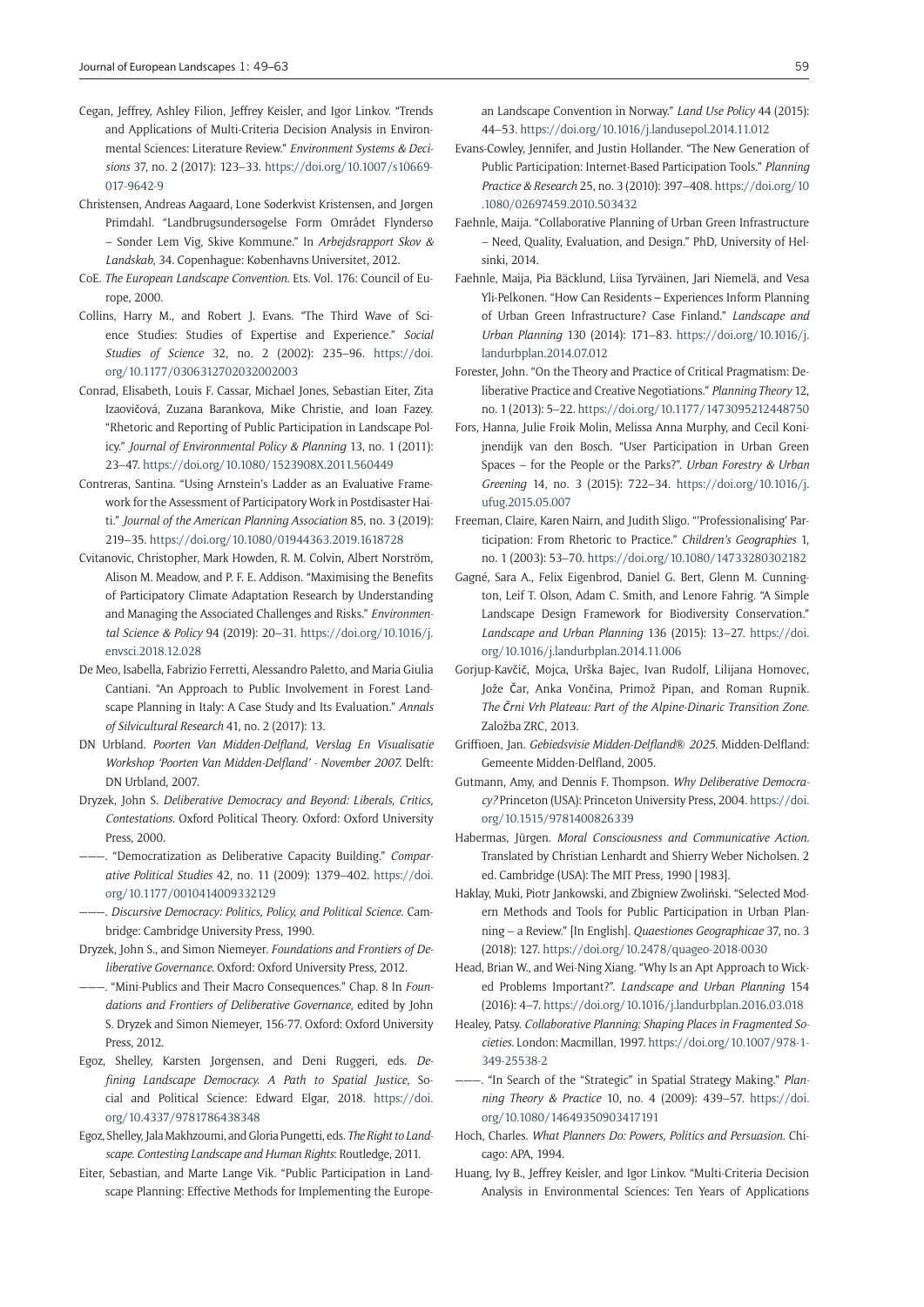and Trends." *Science of The Total Environment* 409, no. 19 (2011): 3578–94.<https://doi.org/10.1016/j.scitotenv.2011.06.022>

- Innes, Judith E., and David E. Booher. "Collaborative Rationality as a Strategy for Working with Wicked Problems." *Landscape and Urban Planning* 154 (2016): 8–10. [https://doi.org/10.1016/j.](https://doi.org/10.1016/j.landurbplan.2016.03.016) [landurbplan.2016.03.016](https://doi.org/10.1016/j.landurbplan.2016.03.016)
- ———. "Public Participation in Planning: New Strategies for the 21st Century." Institute of Urban & Regional Development: University of California Berkeley, 2000.
- ———. "Reframing Public Participation: Strategies for the 21st Century." *Planning Theory & Practice* 5, no. 4 (2004): 419–36. [https://doi.](https://doi.org/10.1080/1464935042000293170) [org/10.1080/1464935042000293170](https://doi.org/10.1080/1464935042000293170)
- Innes, Judith E., and Judith Gruber. "Planning Styles in Conflict: The Metropolitan Transportation Commission." *Journal of the American Planning Association* 71, no. 2 (2005): 177–88. [https://doi.](https://doi.org/10.1080/01944360508976691) [org/10.1080/01944360508976691](https://doi.org/10.1080/01944360508976691)
- Jones, Michael. "European Landscape and Participation Rhetoric or Reality?". In *The European Landscape Convention: Challenges of Participation*, edited by Michael Jones and Marie Stenseke, 27-44. Dordrecht: Springer Netherlands, 2011. [https://doi.](https://doi.org/10.1007/978-90-481-9932-7_2) [org/10.1007/978-90-481-9932-7\\_2](https://doi.org/10.1007/978-90-481-9932-7_2)
- Karjalainen, Timo P., Mika Marttunen, Simo Sarkki, and Anne-Mari Rytkönen. "Integrating Ecosystem Services into Environmental Impact Assessment: An Analytic–Deliberative Approach." *Environmental Impact Assessment Review* 40 (2013): 54–64. [https://](https://doi.org/10.1016/j.eiar.2012.12.001) [doi.org/10.1016/j.eiar.2012.12.001](https://doi.org/10.1016/j.eiar.2012.12.001)
- Kleinman, Daniel Lee. "Democratizations of Science and Technology." In *Science, Technology, and Democracy*, edited by Daniel Lee Kleinman. Science, Technology, and Society 139-65. Albany (US): SUNY Press, 2000.
- ———, ed. *Science, Technology, and Democracy*, Science, Technology, and Society Albany (US): SUNY Press, 2000.
- Langemeyer, Johannes, Erik Gómez-Baggethun, Dagmar Haase, Sebastian Scheuer, and Thomas Elmqvist. "Bridging the Gap between Ecosystem Service Assessments and Land-Use Planning through Multi-Criteria Decision Analysis (Mcda)." *Environmental Science & Policy* 62 (2016): 45–56. [https://doi.org/10.1016/j.envs](https://doi.org/10.1016/j.envsci.2016.02.013)[ci.2016.02.013](https://doi.org/10.1016/j.envsci.2016.02.013)
- Lukensmeyer, Carolyn J., and Lars Hasselblad Torres. "Public Deliberation: A Manager's Guide to Citizen Engagement." In *Collaboration Series*, 68: IBM Center for The Business of Government, 2006.
- MacDonald, Sharon. *Behind the Scenes at the Science Museum.* Materializing Culture. Oxford: Berg, 2002.
- Mann, Carsten, Maria Garcia-Martin, Christopher M. Raymond, Brian J. Shaw, and Tobias Plieninger. "The Potential for Integrated Landscape Management to Fulfil Europe's Commitments to the Sustainable Development Goals." *Landscape and Urban Planning* 177 (2018/09/01/ 2018): 75–82. [https://doi.org/10.1016/j.landurb](https://doi.org/10.1016/j.landurbplan.2018.04.017)[plan.2018.04.017](https://doi.org/10.1016/j.landurbplan.2018.04.017)
- Martin, Carcasson. "Tackling Wicked Problems through Deliberative Engagement." *National Civic Review* 105, no. 1 (2016): 44–47. <https://doi.org/10.1002/ncr.21258>
- May, Jon, and Nigel Thrift. *Timespace: Geographies of Temporality.* Routledge, 2003.<https://doi.org/10.4324/9780203360675>
- Menzel, Susanne, and Jack Teng. "Ecosystem Services as a Stakeholder-Driven Concept for Conservation Science." *Conservation Biology* 24, no. 3 (2010): 907–09. [https://doi.org/10.1111/j.1523-](https://doi.org/10.1111/j.1523-1739.2009.01347.x) [1739.2009.01347.x](https://doi.org/10.1111/j.1523-1739.2009.01347.x)
- Mouffe, Chantal. "Deliberative Democracy or Agonistic Pluralism?". *Social Research* 66, no. 3 (1999): 745–58.
- Mumpower, Jeryl L. "Selecting and Evaluating Tools and Methods for Public Participation." *International Journal of Technology, Policy and Management* 1, no. 1 (2001): 66–77. [https://doi.org/10.1504/](https://doi.org/10.1504/IJTPM.2001.001745) [IJTPM.2001.001745](https://doi.org/10.1504/IJTPM.2001.001745)
- Ostrom, Elinor. *Governing the Commons: The Evolution of Institutions for Collective Action.* Cambridge University Press, 1990. [https://doi.](https://doi.org/10.1017/CBO9780511807763) [org/10.1017/CBO9780511807763](https://doi.org/10.1017/CBO9780511807763)
- Paletto, Alessandro, Maria Giulia Cantiani, and Isabella De Meo. "Public Participation in Forest Landscape Management Planning (Flmp) in Italy." *Journal of Sustainable Forestry* 34, no. 5 (2015): 465–82. <https://doi.org/10.1080/10549811.2015.1026447>
- Parkins, John R., and Ross E. Mitchell. "Public Participation as Public Debate: A Deliberative Turn in Natural Resource Management." *Society & Natural Resources* 18, no. 6 (2005): 529–40. [https://doi.](https://doi.org/10.1080/08941920590947977) [org/10.1080/08941920590947977](https://doi.org/10.1080/08941920590947977)
- Pedroli, Bas, Teresa Pinto Correia, and Jørgen Primdahl. "Challenges for a Shared European Countryside of Uncertain Future. Towards a Modern Community-Based Landscape Perspective." *Landscape Research* 41, no. 4 (2016): 450–60. [https://doi.org/10.1080/014](https://doi.org/10.1080/01426397.2016.1156072) [26397.2016.1156072](https://doi.org/10.1080/01426397.2016.1156072)
- Pocewicz, Amy, Max Nielsen-Pincus, Greg Brown, and Russ Schnitzer. "An Evaluation of Internet Versus Paper-Based Methods for Public Participation Geographic Information Systems (Ppgis)." *Transactions in GIS* 16, no. 1 (2012): 39–53. [https://doi.org/10.1080/01](https://doi.org/10.1080/01426397.2016.1156072) [426397.2016.1156072](https://doi.org/10.1080/01426397.2016.1156072)
- Primdahl, Jørgen, and Lone Søderkvist Kristensen. "Landscape Strategy Making and Landscape Characterisation – Experiences from Danish Experimental Planning Processes." *Landscape Research*  41, no. 2 (2016): 227–38. [https://doi.org/10.1080/01426397.20](https://doi.org/10.1080/01426397.2015.1135322) [15.1135322](https://doi.org/10.1080/01426397.2015.1135322)
- Primdahl, Jørgen, Lone Søderkvist Kristensen, Finn Arler, Per Angelstam, Andreas Aagaard Christensen, and Marine Elbakidze. "Rural Landscape Governance and Expertise: On Landscape Agents and Democracy." In *Defining Landscape Democracy. A Path to Spatial Justice*, edited by Shelley Egoz, Karsten Jørgensen and Deni Ruggeri. Social and Political Science 2018, 153-64. Cheltenham, UK: Edward Elgar Publishing, 2018. [https://doi.](https://doi.org/10.4337/9781786438348.00024) [org/10.4337/9781786438348.00024](https://doi.org/10.4337/9781786438348.00024)
- Rittel, Horst W. J., and Melvin M. Webber. "Dilemmas in a General Theory of Planning." *Policy Sciences* 4, no. 2 (1973): 155–69. [https://](https://doi.org/10.1007/BF01405730) [doi.org/10.1007/BF01405730](https://doi.org/10.1007/BF01405730)
- Rodela, Romina. "Advancing the Deliberative Turn in Natural Resource Management: An Analysis of Discourses on the Use of Local Resources." *Journal of Environmental Management* 96, no. 1 (2012): 26–34. <https://doi.org/10.1016/j.jenvman.2011.10.013>
- Rothblatt, Donald N. "Rational Planning Reexamined." *Journal of the American Institute of Planners* 37, no. 1 (1971): 26–37. [https://doi.](https://doi.org/10.1080/01944367108977351) [org/10.1080/01944367108977351](https://doi.org/10.1080/01944367108977351)
- Schröter, Matthias, Emma H. van der Zanden, Alexander P. E. van Oudenhoven, Roy P. Remme, Hector M. Serna-Chavez, Rudolf S. de Groot, and Paul Opdam. "Ecosystem Services as a Contested Concept: A Synthesis of Critique and Counter-Arguments." *Conservation Letters* 7, no. 6 (2014): 514–23. [https://doi.org/10.1111/](https://doi.org/10.1111/conl.12091) [conl.12091](https://doi.org/10.1111/conl.12091)
- Shuib, Kamarul Bahrain, Habsah Hashim, and Nurul Akmaniza Mohd Nasir. "Community Participation Strategies in Planning for Urban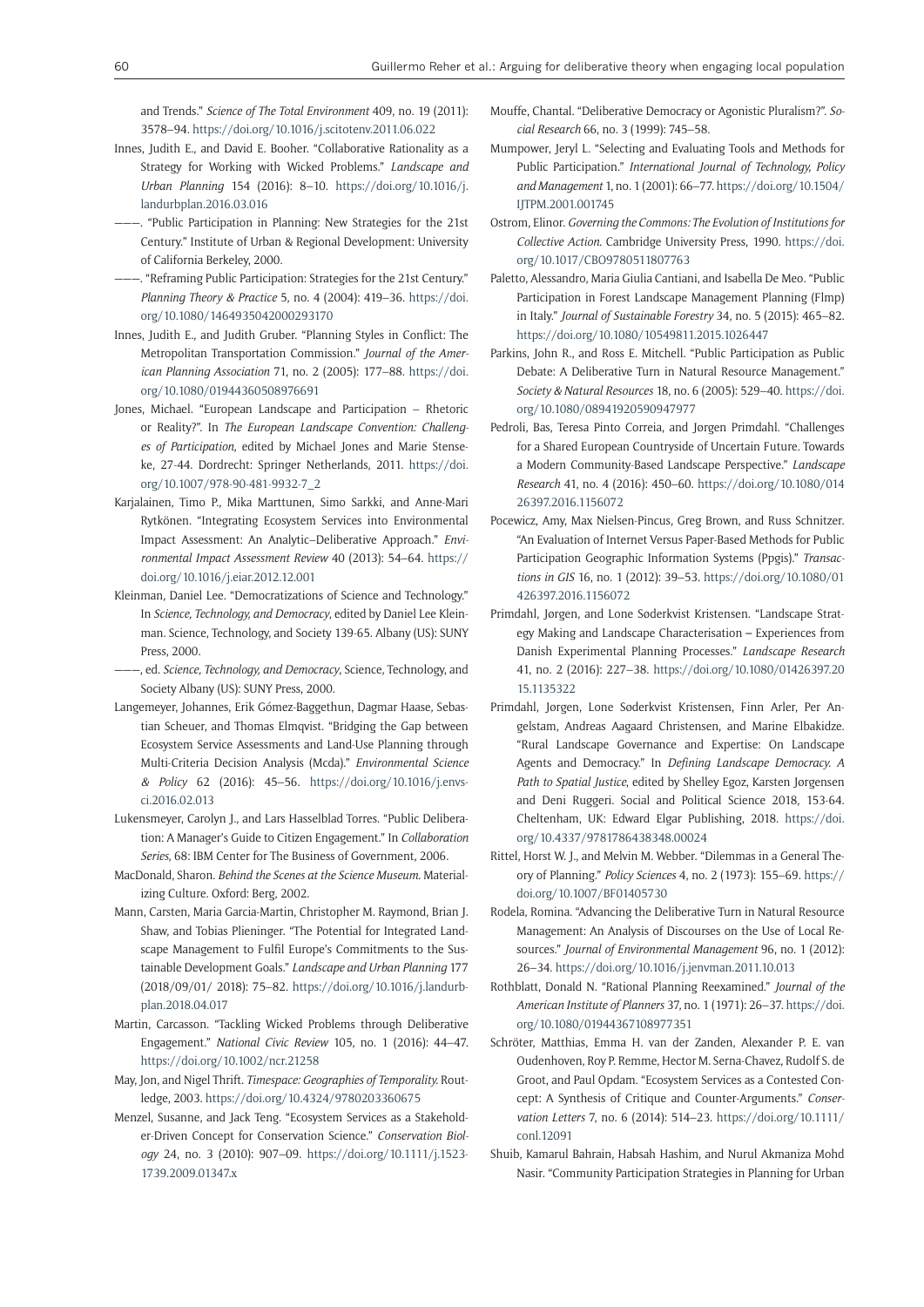Parks." *Procedia - Social and Behavioral Sciences* 168 (2015): 311– 20.<https://doi.org/10.1016/j.sbspro.2014.10.236>

- Sjölander-Lindqvist, Annelie, Petra Adolfsson, and Anna Bohlin. "Negotiations on Place and Heritage: Public Participation as Social Drama." *The International Journal of Interdisciplinary Social and Community Studies* 8 (2014): 39–49. [https://doi.](https://doi.org/10.18848/2324-7576/CGP/v08i03/53517) [org/10.18848/2324-7576/CGP/v08i03/53517](https://doi.org/10.18848/2324-7576/CGP/v08i03/53517)
- Šmid Hribar, Mateja, David Bole, and Primož Pipan. "Sustainable Heritage Management: Social, Economic and Other Potentials of Culture in Local Development." *Procedia - Social and Behavioral Sciences* 188 (2015): 103–10. [https://doi.org/10.1016/j.sb](https://doi.org/10.1016/j.sbspro.2015.03.344)[spro.2015.03.344](https://doi.org/10.1016/j.sbspro.2015.03.344)
- Šmid Hribar, Mateja, Jani Kozina, David Bole, and Mimi Urbanc. "Public Goods, Common-Pool Resources, and the Commons: The Influence of Historical Legacy on Modern Perceptions in Slovenia as a Transitional Society." *Urbani Izziv* 29, no. 1 (2018): 96–109. <https://doi.org/10.5379/urbani-izziv-en-2018-29-01-004>
- Šmid Hribar, Mateja, and Špela Ledinek Lozej. "The Role of Identifying and Managing Cultural Values in Rural Development." 53, no. 2 (2013): 8.<https://doi.org/10.3986/AGS53402>
- Söderholm, Patrik. "The Deliberative Approach in Environmental Valuation." *Journal of Economic Issues* 35, no. 2 (2001/06/01 2001): 487–95.<https://doi.org/10.1080/00213624.2001.11506383>
- Søderkvist Kristensen, Lone, Jørgen Primdahl, and Henrik Vejre, eds. *Dialogbaseret Planlægning I Det Åbne Land – Om Strategier for Kulturlandskabets Fremtid*. Nykøbing Sjælland (DK): Bogværket, 2015.
- Southern, Adrian, Andrew Lovett, Tim O'Riordan, and Andrew Watkinson. "Sustainable Landscape Governance: Lessons from a Catchment Based Study in Whole Landscape Design." *Landscape and urban planning* 101, no. 2 (2011): 179–89. [https://doi.](https://doi.org/10.1016/j.landurbplan.2011.02.010) [org/10.1016/j.landurbplan.2011.02.010](https://doi.org/10.1016/j.landurbplan.2011.02.010)
- Stephenson, Janet. "The Cultural Values Model: An Integrated Approach to Values in Landscapes." *Landscape and Urban Planning* 84, no. 2 (2008): 127–39.<https://doi.org/10.1016/j.landurbplan.2007.07.003>
- Swensen, Grete, Gro B. Jerpåsen, Oddrun Sæter, and Mari S. Tveit. "Alternative Perspectives? The Implementation of Public Participation in Local Heritage Planning." *Norsk Geografisk Tidsskrift - Norwegian Journal of Geography* 66, no. 4 (2012/09/01 2012): 213–26. <https://doi.org/10.1080/00291951.2012.707988>
- Tritter, Jonathan Quetzal, and Alison McCallum. "The Snakes and Ladders of User Involvement: Moving Beyond Arnstein." *Health Policy* 76, no. 2 (2006/04/01/ 2006): 156–68. [https://doi.](https://doi.org/10.1016/j.healthpol.2005.05.008) [org/10.1016/j.healthpol.2005.05.008](https://doi.org/10.1016/j.healthpol.2005.05.008)
- van der Ploeg, Gemma, Eric Spaans, Jan Griffioen, Rolf Resink, and Ingeborg Schuitemaker. *Meesterwerkenmaak Je Samen.* Ottoland (Molenwaard): Future Search, 2006.
- Wates, Nick. *The Community Planning Handbook: How People Can Shape Their Cities, Towns & Villages in Any Part of the World.* London: Earthscan, 2000.
- Zorn, Matija, Peter Kumer, and Mateja Ferk. "Od Gozda Do Gozda, Ali Kje Je Goli, Kamniti Kras?". *Kronika* 63, no. 3: Iz zgodovine Krasa (2015): 561–74.

## **Endnotes**

- 1. Callon et al., *Agir dans un monde incertain*; Egoz et al., *Defining Landscape Democracy*; Egoz et al., *The Right to Landscape*; Kleinman, *Science*, *Technology*, *and Democracy.*
- 2. Bole et al., "Participatory research."
- 3. e.g. European Commission *White Paper on Governance*, COM/2001/0428
- 4. Dietz and Stern, *Public Participation*; Ivner et al., "New tools"; Reed, "Stakeholder participation."
- 5. Nared and Bole, "Participatory Research."
- 6. CoE, *The European Landscape Convention*.
- 7. Jones, "The European landscape convention."
- 8. Innes and Booher, "Reframing Public Participation"; Söderholm, "The Deliberative Approach."
- 9. Collins and Evans, "The Third Wave"; Kleinman, "Democratizations of Science"; Parkins and Mitchell, "Public Participation."
- 10. Rodela, "Advancing."
- 11. Williams, "Making sense of 'place'."
- 12. Innes and Booher, *Public Participation in Planning*; "Reframing Public Participation"; Sjölander-Lindqvist et al., "Negotiations."
- 13. Innes and Booher, "Reframing Public Participation."
- 14. Hoch, *What Planners Do*; Innes and Gruber, "Planning Styles in Conflict"; Lukensmeyer and Hasselblad Torres, "Public Deliberation".
- 15. Mann et al., "The potential for integrated landscape management".
- 16. Healey, *Collaborative Planning*; "In Search of the "Strategic"; Barratt and Oliveira, "Exploring the Experiences".
- 17. Azcárate, "Fostering Participation and Dialogue Using Strategic Environmental Assessment"; an early critique in Rothblatt, "Rational Planning Reexamined".
- 18. Campbell & Marshall, "Moral Obligations."
- 19. cf. Cars et al., *Urban Governance*; Healey, "Collaborative Planning in Perspective."
- 20. Innes & Booher, *Public Participation in Planning.*
- 21. Dryzek and List, "Social Choice Theory."
- 22. John S. Dryzek, *Discursive Democracy*; *Deliberative Democracy and Beyond*.
- 23. Dryzek, "Democratization."
- 24. Dryzek and Niemeyer, *Foundations and Frontiers*.
- 25. Dryzek and Niemeyer, "Mini-Publics."
- 26. Rittel and Webber, "Dilemmas in a General Theory of Planning". For a definition: Innes and Booher, "Collaborative Rationality as a Strategy".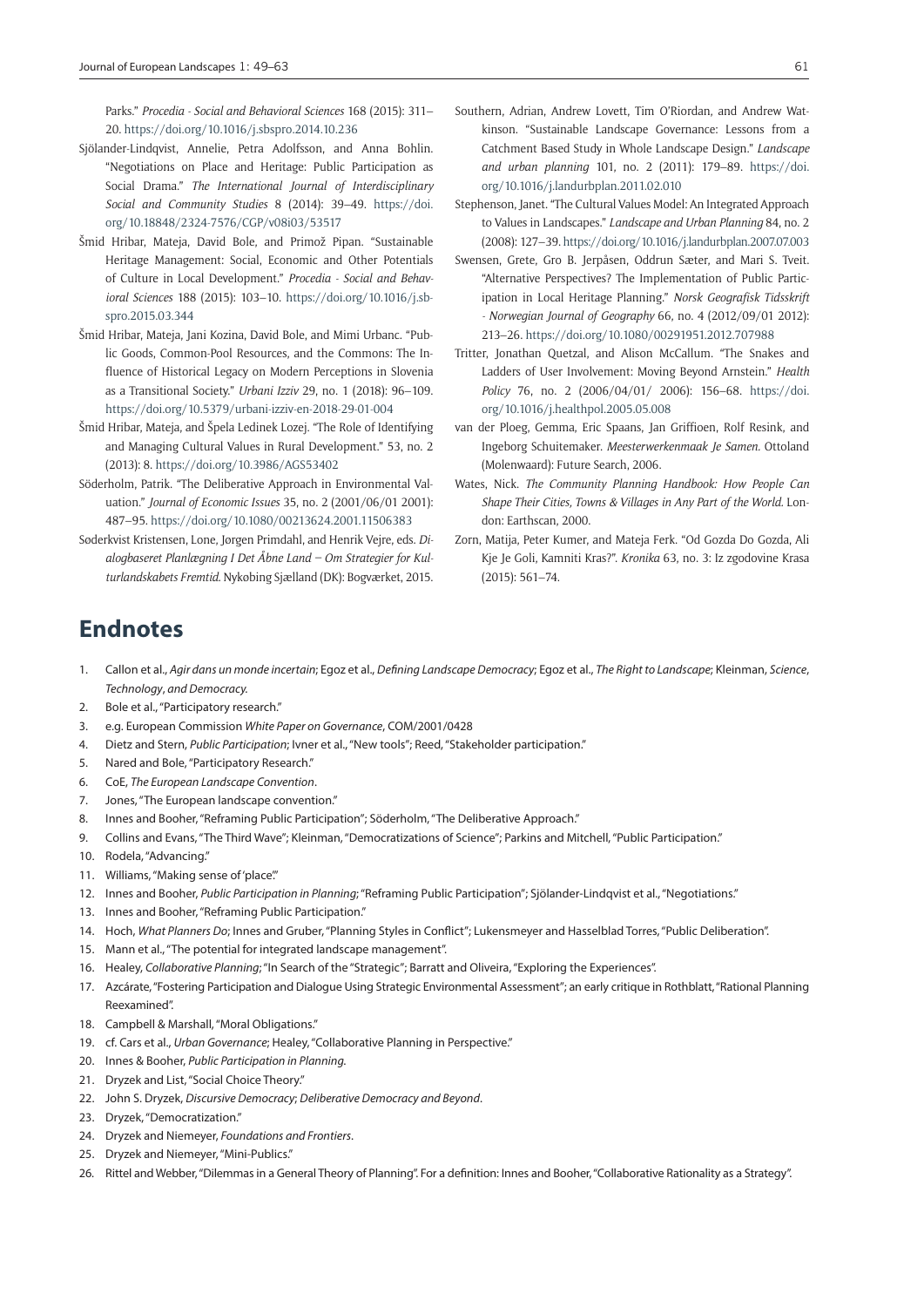- 27. Head and Xiang, "Why is an APT approach"; Martin, "Tackling Wicked Problems."
- 28. Kühn, "Strategic planning."
- 29. Tietjen and Jørgensen, "Translating a wicked problem."
- 30. Forester, "On the theory and practice."
- 31. Söderholm, "The Deliberative Approach."
- 32. Benhabib, "Toward a Deliberative Model"; Gutmann and Thompson, *Why Deliberative Democracy?*; Lukensmeyer and Torres, *Public Deliberation*; Mouffe, "Deliberative Democracy."
- 33. Bolton, *A comparison*; see also Habermas, *Moral consciousness.*
- 34. Bolton, *A comparison.*
- 35. Giddens, *The Constitution of Society*; Healey, "Collaborative Planning in Perspective."
- 36. Innes and Booher, *Public Participation in Planning.*
- 37. Dietz and Stern, *Public Participation*; Innes and Booher, *Public Participation in Planning*; Lukensmeyer and Torres, *Public Deliberation*; Mouffe, "Deliberative Democracy"; Yang, "Public Administrators' Trust."
- 38. Lo, "Analysis and Democracy."
- 39. Menzel and Teng, "Ecosystem Services"; Schröter et al., "Ecosystem Services."
- 40. Schröter et al., "Ecosystem Services as a Contested Concept" 519.
- 41. Cegan et al., "Trends and applications"; Huang et al., "Multi-criteria decision analysis"; Karjalainen et al., "Integrating ecosystem services"; Langemeyer et al., "Bridging the gap."
- 42. Opdam, "Using Ecosystem Services."
- 43. Faehnle, "Collaborative Planning of Urban Green Infrastructure" Faehnle et al., "How Can Residents' Experiences Inform"; Fors et al., "User Participation in Urban Green Spaces"; Bahrain Shuib, Hashim and Akmaniza Mohd Nasir, "Community Participation Strategies"; Wates, *The Community Planning Handbook*.
- 44. Arts et al. "Landscape Approaches"; Primdahl et al., "Rural landscape governance"; Southern et al., "Sustainable landscape governance."
- 45. Nared et al., "Achieving sustainable spatial development."
- 46. Nared et al., "Achieving sustainable spatial development."
- 47. Conrad et al., "Rhetoric and Reporting"; Jones, "European Landscape and Participation"; Freeman, Nairn and Sligo, "'Professionalising' Participation".
- 48. MacDonald, *Behind the Scenes at the Science Museum*; Bauer, "The Evolution of Public Understanding".
- 49. Jasanoff, "Technologies of humility"; Wylie, "The Integrity of Narratives."
- 50. Popa et al., "Discussion structures."
- 51. Reason and Bradbury, "Introduction to Groundings."
- 52. Beunen and Opdam, "When landscape planning."
- 53. Nassauer and Opdam, "Design in science."
- 54. Nassauer, "Landscape as medium."
- 55. Gagné et al., "A Simple Landscape Design Framework".
- 56. Raymond et al., "Integrating multiple elements."
- 57. Dryzek, "Deliberative engagement."
- 58. Lecomte et al., "Participatory requirements."
- 59. Lecomte et al., "Participatory requirements."
- 60. Conrad et al., "Rhetoric and Reporting."
- 61. Swaffield et al., "Discursive Relationships."
- 62. Van Bommel et al., "Social learning."
- 63. De Meo et al., "An Approach to Public Involvement".
- 64. Paletto, Cantiani and De Meo, "Public Participation in Forest Landscape".
- 65. Based on Lecomte et al., "Participatory requirements"; Paletto et al., "Public Participation."
- 66. Eiter and Lange Vik, "Public Participation in Landscape Planning".
- 67. Cvitanovic et al., "Maximising the Benefits".
- 68. Mumpower, "Selecting and Evaluating".
- 69. Haklay, Jankowski and Zwoliński, "Selected Modern Methods".
- 70. Evans-Cowley and Hollander, "The New Generation".
- 71. Pocewicz et al., "An Evaluation of Internet".
- 72. Arnstein, "A Ladder of Citizen Participation".
- 73. Quetzal Tritter and McCallum, "The Snakes and Ladders".
- 74. Contreras, "Using Arnstein's Ladder".
- 75. Primdahl and Kristensen, "Landscape strategy."
- 76. Healey, *Collaborative Planning*.
- 77. Gorjup-Kavčič et al., *The Črni Vrh Plateau*.
- 78. Šmid Hribar and Ledinek Lozej, "The Role of Identifying".